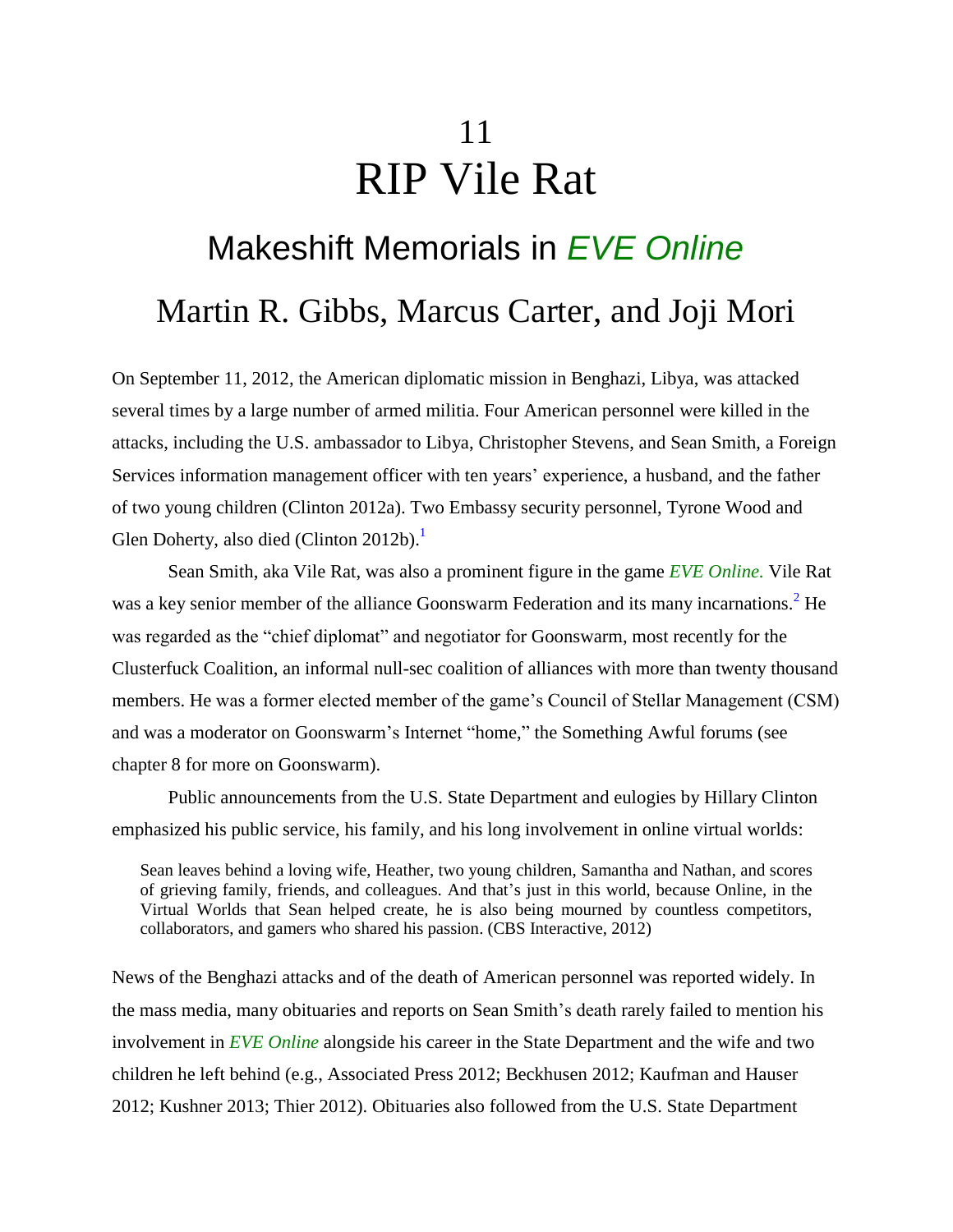(Clinton 2012a); CCP Games (CCP Xhagen 2012); the CSM (Heard 2012); moderators on the Something Awful forums (Parsons 2012b); and the Mittani (2012a), leader of Goonswarm and former chairman of the *EVE Online* CSM. Commemorative and often heartfelt comments on various blog and forum threads dedicated to Vile Rat quickly ran to thousands of posts in length. A charitable fund for Sean's family was organized on the crowd-sourced fund-raiser site YouCaring.com and raised US\$25,000 within twelve hours, eventually collecting US\$127,001 from 2,634 supporters (Dicker 2012; Mittani, 2012b; Parsons 2012a; Totilo 2013). A Wikipedia page dedicated to Sean Smith as a notable person was quickly established (Wikipedia 2012), and within *EVE Online,* pilots appropriated various game resources to construct and perform a range of commemorative acts in his honor.

In this chapter, we examine the mobilization of various game features, mechanics, and resources to create memorials and perform commemorative acts in Vile Rat's honor within the *EVE Online* game world. We argue that these practices resemble other forms of vernacular, or "grassroots" (Margry and Sánchez-Carretero 2011), commemorative practices that often follow deaths, tragedies, and disasters. Although the specific forms and materials used were idiosyncratic to the *EVE Online* universe, these commemorative acts drew on ritual forms and symbolic repertoires common to other forms of spontaneous and improvised memorializations. This suggests further possibilities for employing memorialization in game design. In the concluding section of this chapter, we reflect on the unique features of *EVE Online* that encourage a social world with such rich and meaningful community practices.

### Vernacular Commemoration, Spontaneous Shrines, and Makeshift Memorials

In recent years, scholars have studied emerging forms of mortuary, ritual, and commemorative practices that are less bound to institutions such as the church and more meaningfully connected with everyday experiences and activities (Margry and Sánchez-Carretero 2011; Wouters 2002). Examples of ritual practices of these kinds include roadside memorials (Clark and Franzmann 2006); memory fences such as those found at sites of national tragedy, such as the Oklahoma bombing or the World Trade Center (Doss 2002); and the AIDS quilt (Hawkins 1993).

Throughout the 1960s and 1970s, in the Anglophone world at least, mourning became an increasingly privatized and individualized practice, and traditional and formal rites that made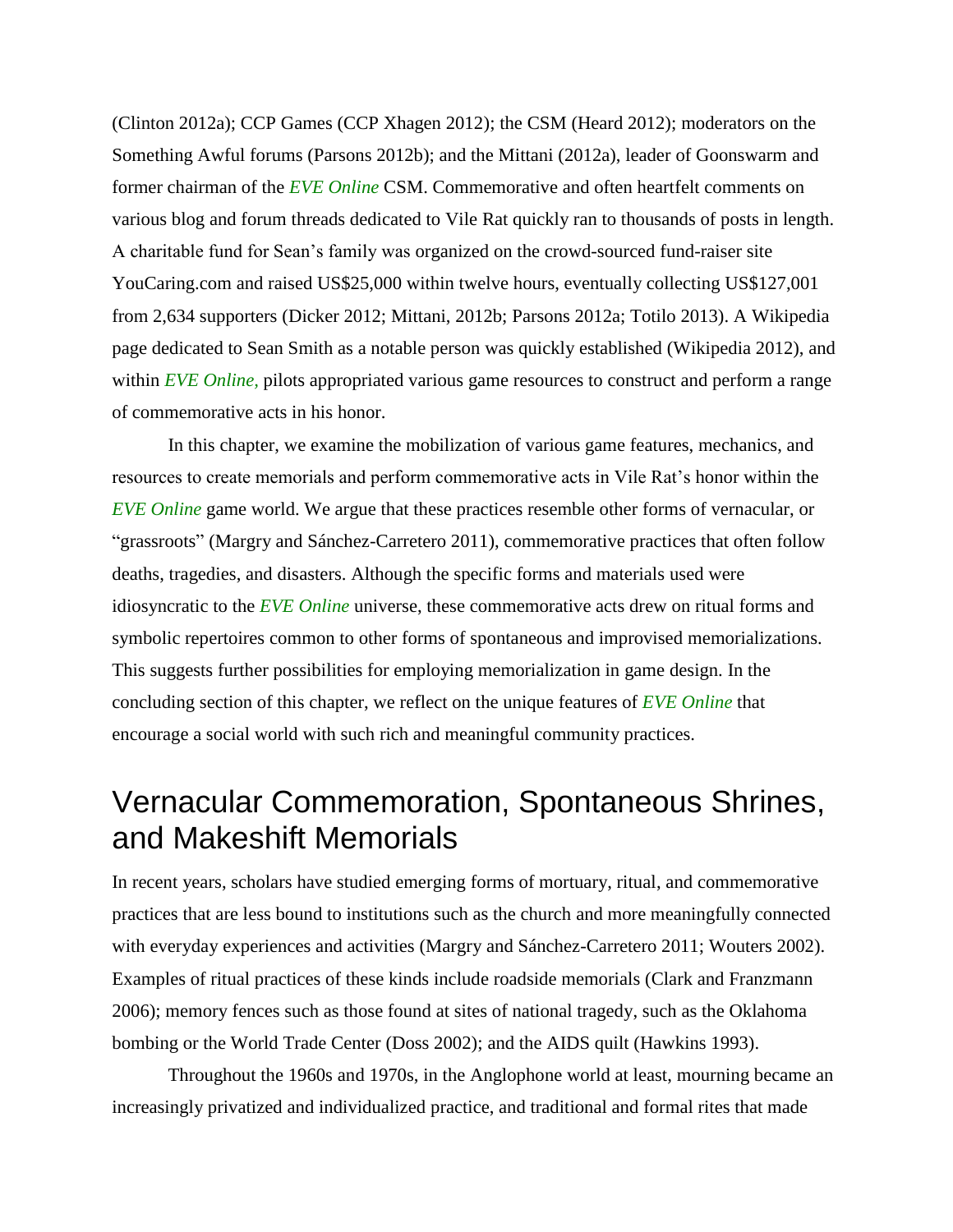mourning a public and community affair waned (Wouters 2002). As mourning became less of a formal social obligation, or duty, and became more private, less ritualized, and more personal, opportunities for public expression and acknowledgment of personal grief also declined (Jorgensen-Earp and Lanzilotti 1998). This waning, along with increasing emphasis placed on the expression of individual authenticity and personal identity, gave rise to new ritualized forms of public mourning and expressions of grief that were more informal, individualized, and varied (Wouters 2002) and that were increasingly disconnected from traditional sacred institutions. Makeshift memorials and spontaneous shrines are important forms of these new ritualized practices for public mourning.

*Makeshift memorials* and *spontaneous shrines* are two common terms used to refer to the practice of depositing and carefully arranging various kinds of materials and memorabilia in public spaces in response to someone's death or other tragic events (Margry and Sánchez-Carretero 2011; Santino 2006). These practices came into widespread public consciousness in the 1980s and 1990s, although examples have been documented that date back to 1865 and 1963, following the assassinations of Abraham Lincoln and John F. Kennedy, respectively (Margry and Sánchez-Carretero 2011). They reached their apogee in the global reaction to the death of Princess Diana in 1997, which included, in London alone, "50 million bouquets of flowers, weighing some 10,000 tons, that were laid outside Buckingham Place and Diana's London residence of Kensington Place" (Brennan 2008, 328–29). By the time of Princess Diana's death, and through the public response to it, these makeshift memorial practices had reached a relatively stabilized and commonly understood ritualized form. As Brennan suggests, this event, along with the Hillsborough stadium disaster, "appeared to mark the revival (and invention) of half-forgotten customs and traditions" (328). Both of these cases involved creating and signing condolence books; observing a minute of silence; communally occupying public space; and creating, and making pilgrimage to, temporary memorial sites to leave a ritual offering and witness what others had left (Brennan 2008).

These temporary, improvised memorials usually spring up at places of significance in the individual and/or collective memory of the death or tragic event. For example, a makeshift memorial may appear outside a person's place of residence; a roadside memorial will mark the place of a fatal road accident; a spontaneous shrine will appear at the place where a missing person was last seen; or, most commonly, memorabilia and tributes will be left at the site of a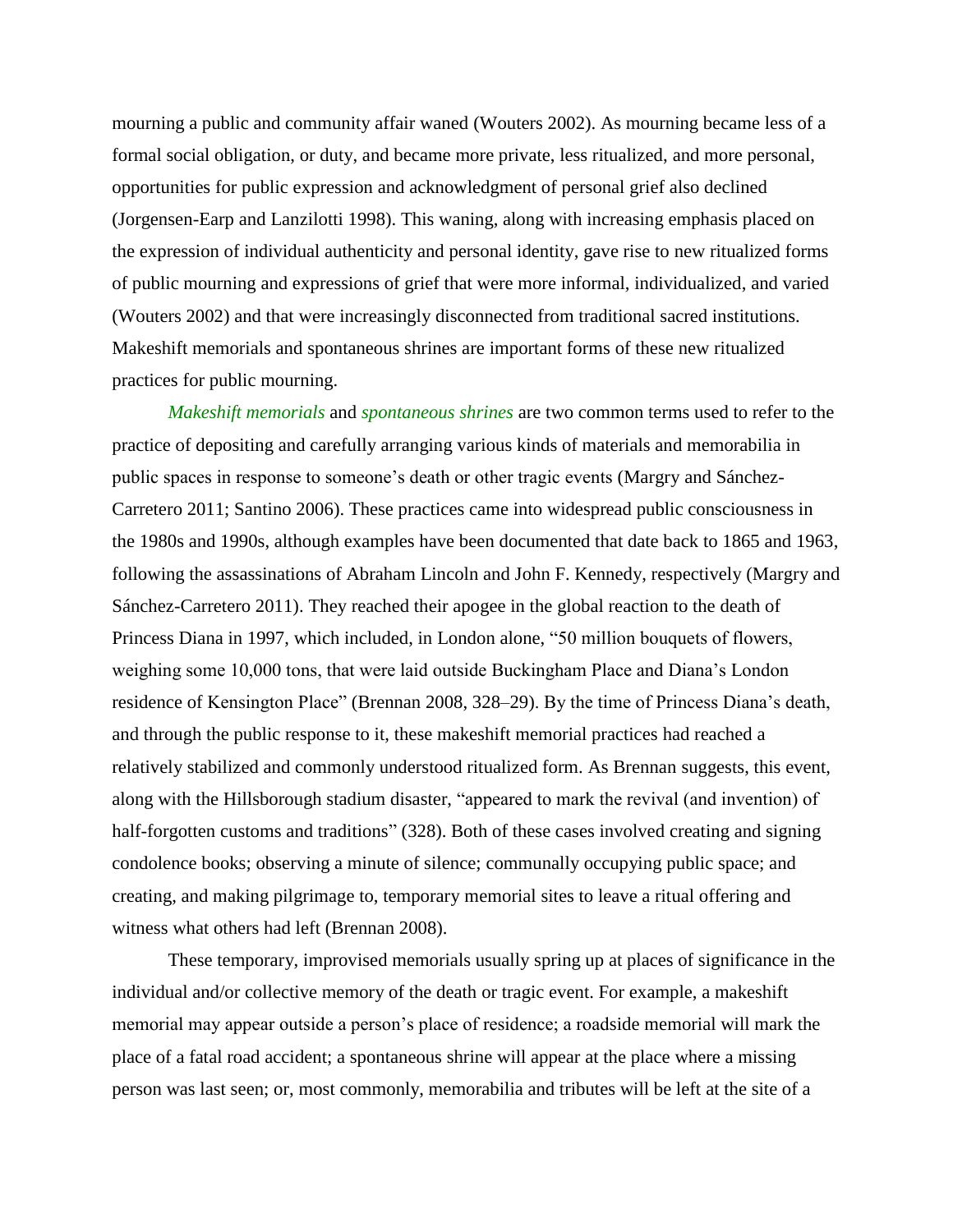tragic event or disaster. Makeshift memorials typically occupy and appropriate public space and often appear and grow quickly without planning or institutional approval (Jorgensen-Earp and Lanzilotti 1998).

Although often referred to as makeshift, these memorials are carefully constructed acts of bricolage. Items are carefully placed and arranged by visitors and are often positioned to create and maintain pleasing aesthetic arrangements, repeating patterns, layering, and framing of objects. Care is also taken with the selection of items, and the choice is often imbued with significance. The artifacts placed at makeshift memorials vary but tend to be drawn from a common repertoire (Grider 2001): flowers, balloons, candles, teddy bears and stuffed animals, photographs and drawings, handwritten notes and banners, and poetry and missives are common. Memorabilia and materials drawing on religious symbolism and paraphernalia, such as angels and crosses, are usual. Item selection is typically not random but imbued with significance for the events being commemorated. For example, teddy bears and soft toys were common at the site of the Oklahoma City bombing (Grider 2001), and handwritten poems and drawings depicting themes of rebirth were prevalent at sites commemorating the Black Saturday bushfires (Mori, Howard, and Gibbs 2012). Furthermore, makeshift memorials are often an expression of community and solidarity (Wouters 2002), social discontent, and protest (Margry and Sánchez-Carretero 2011) as well as being public expressions of grief and condolence. Wouters (2002, 2) suggests that "these public expressions signal a rising need to find more public recognition of personal mourning and that, via these rituals, participants are seeking to assert membership of a larger symbolic or 'imagined' community."

These forms of mourning rituals have also been adapted and spread through the Internet and social media (Brubaker and Hayes 2011; Marwick and Ellison 2012; Walter et al. 2011; Gibbs et al. 2015). Given the rise and acceptance of these forms of vernacular commemoration, and given the amount of leisure time people devote to online video games, and as people form social relations associated with these media, it is perhaps unsurprising to find that these games also become vehicles for expressing grief and for commemorating the deceased (Wachowski 2008). Game developers have been known to place memorials within games (Gibbs et al. 2012), and numerous examples of player-driven funeral rites conducted within multiplayer games can be found posted to video-hosting sites such as YouTube, involving the reappropriation of ingame items and practices for public expressions of grief and mourning. These videos, and the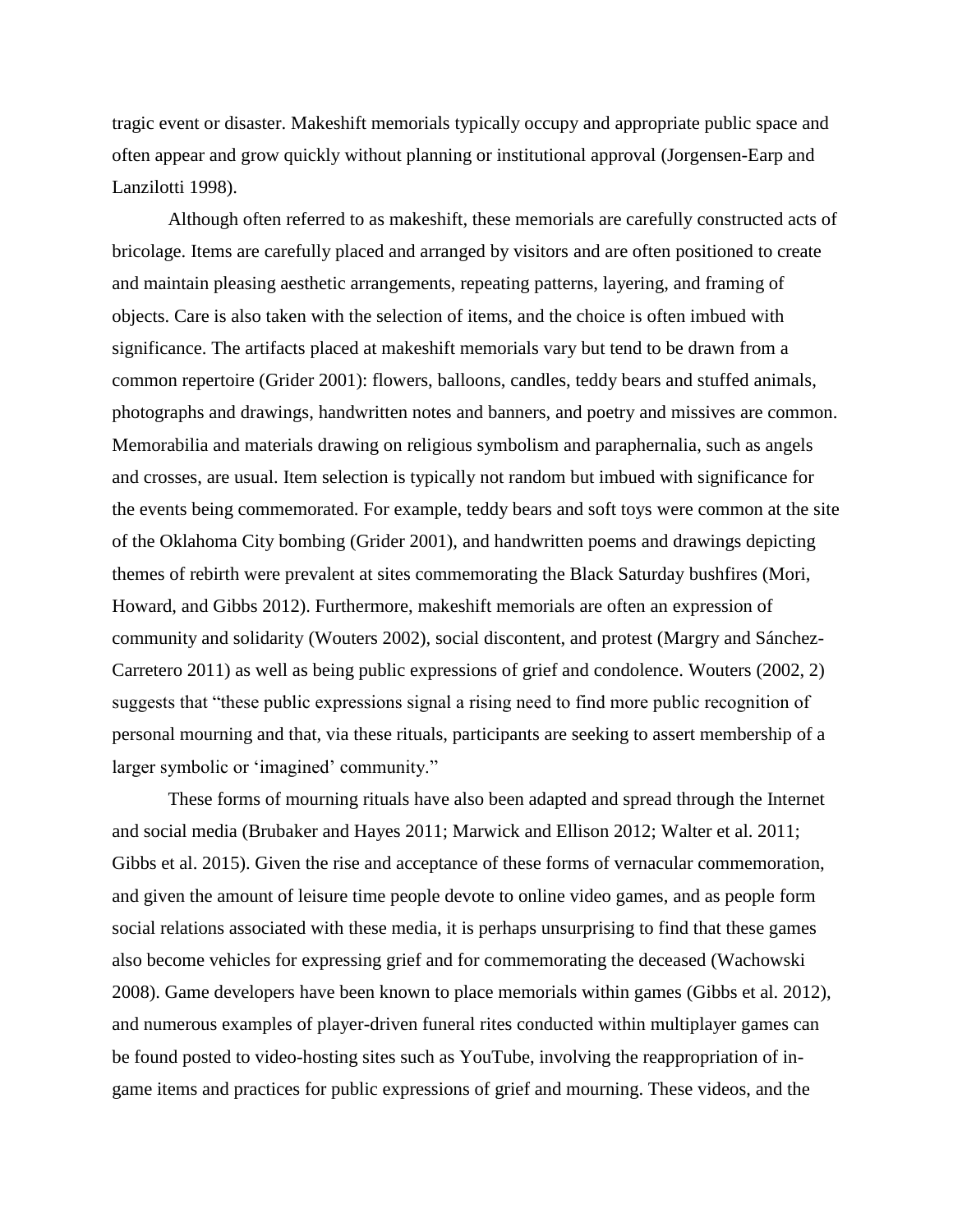process of sharing them, further document the funeral commemoration and act to memorialize the dead. The most (in)famous of these is depicted in the YouTube video "Serenity Now Bombs a World of Warcraft Funeral" (Gibbs, Carter, and Mori 2013; Hollingsworth 2006), which depicts a public virtual funeral under attack by other players. In the following section of this chapter, we describe and analyze how *EVE Online* players used various game mechanics and features to construct memorials for Vile Rat in the *EVE Online* game world.

### RIP Vile Rat

In the days following Sean Smith's death, many players of *EVE Online* began constructing memorials within the game using a variety of game resources and mechanics. Figure 11.1 shows a list of in-game items placed in a public space that have been named with missives to Vile Rat. Many featured a version of "RIP Vile Rat" or the leave-taking, conversation closer often used in the *EVE Online* community: "Fly safe VR." Others made public protests concerning the wars and civic unrest in the Middle East and North Africa that had led to Sean Smith's death. These costless and easily created cargo containers were deposited outside of the main station in VFK-IV, the principal home-based solar system of Vile Rat's Goonswarm alliance. Similar collections of cargo containers were also dropped in Jita, the main trading hub in New Eden. In this frequently traversed area of the vast and empty universe of *EVE,* pilots appropriated this public and visible space of community significance to create a temporary and public memorial outside Vile Rat's metaphorical home. Other pilots navigating through this community hub would see these items both as a cluster of objects floating in space and on the tablelike user interface depicted in Figure 11.1. Like many of the flowers and ephemera typically left at spontaneous shrines, which quickly weather and decay, these memorializations were also temporary: they disappeared in the daily reset of *EVE*'s servers.

#### {~?~IM: insert ump-bergstrom-fig11–01 here.}

Figure 11.1. Commemorative cargo containers observed outside Goonswarm's main station in VFK-IV, with missives such as "RIP Vile Rat."

In a similar fashion, pilots appropriated the game mechanic of cynosaural beacons, or "cynos," to create a kind of candlelight vigil for Vile Rat in the days following his death. A large number of pilots gathered in their spaceships in the system UMI-KK and deployed a great number of cynosaural beacons: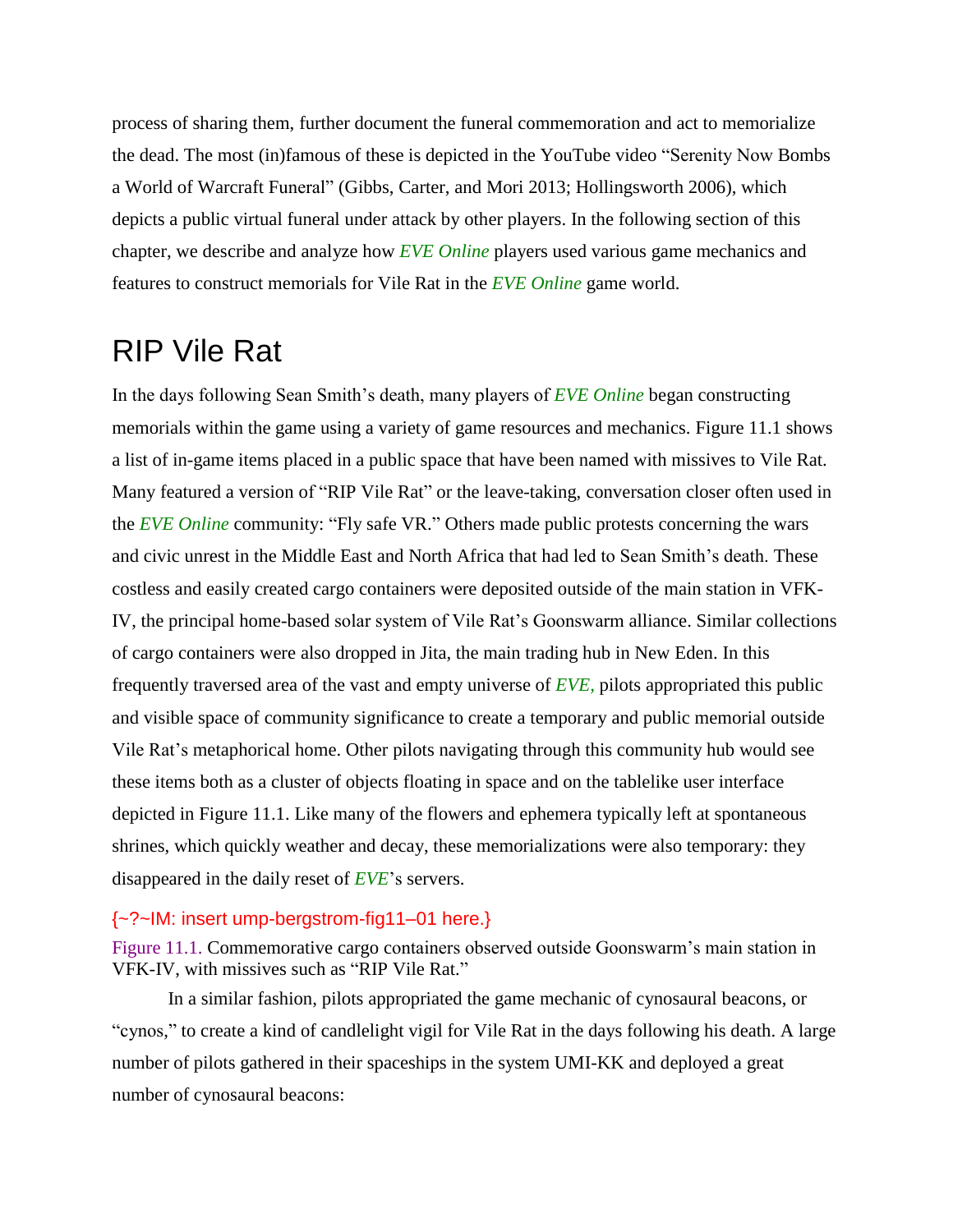We gathered in UMI-KK with tons of cynoships as well as some titans and carriers to light spacecandles in honor of Vile "Sean Smith" Rat who died serving his country in Libya on 9/11/2012. RIP Vile Rat, you will be missed. (EnderCapitalG 2012)

Cynos are in-game items that enable pilots, even entire fleets of pilots, to make quick interstellar jumps to specific locations as long as another pilot has "lit" a cynosaural beacon to guide them to its position (known as "bridging"). Tactically, this allows for the quick deployment of support in fleet battles or provides the survivors of a battle a quick route home. Consequently, the location and incidence of cynos is strategically useful information, and an in-game map exists that depicts the occurrence of cynos in each star system in the New Eden galaxy; the higher the occurrence of cynos, the brighter the star system appears. Figure 11.2 depicts the effect of lighting a huge number of cynosural fields on this map, something visible to any pilot in the game. In the comments on this image from Reddit, one pilot explained the aesthetic significance of this image: "The light shined over most of the galaxy as did Vile Rat's influence ... sad day for EVE." The technical properties of the item within the game also had meaning, according to one Goonswarm member: "Cynos really were the perfect choice—they symbolized our wish: that VR would bridge home and come back to us. A wish so strong it dwarfed the rest of the galaxy."

#### {~?~IM: insert ump-bergstrom-fig11–02 here.}

Figure 11.2. Cynosural field map, displaying the volume of cynos lit at a memorial for Vile Rat. From Powers (2012).

While large numbers of beacons were lit in this vigil, pilots also artfully deployed warp disruptors to spell out the words "RIP Vile Rat." These objects appear in space as large, shimmering orbs, and owing to the technical process of deploying these beacons, arranging them to spell out "RIP Vile Rat" in open space would have been logistically difficult. Because of its size and location, this temporary monument also involved the appropriation of public space for a community's public expression of grief. Images of this monument have been widely circulated by pilots, including being featured in commemorative YouTube videos with more than two hundred thousand total views. Close to a hundred pilots were captured in the video as they paid their respects in a virtual pilgrimage to this temporary monument. With a pilot populating each bubble, the YouTube video description explains that "the tiny dots of light inside the bubbles are individual players paying their respects by lighting a 'candle' using the in-game cynosural field item" (PinkyFeldman 2012).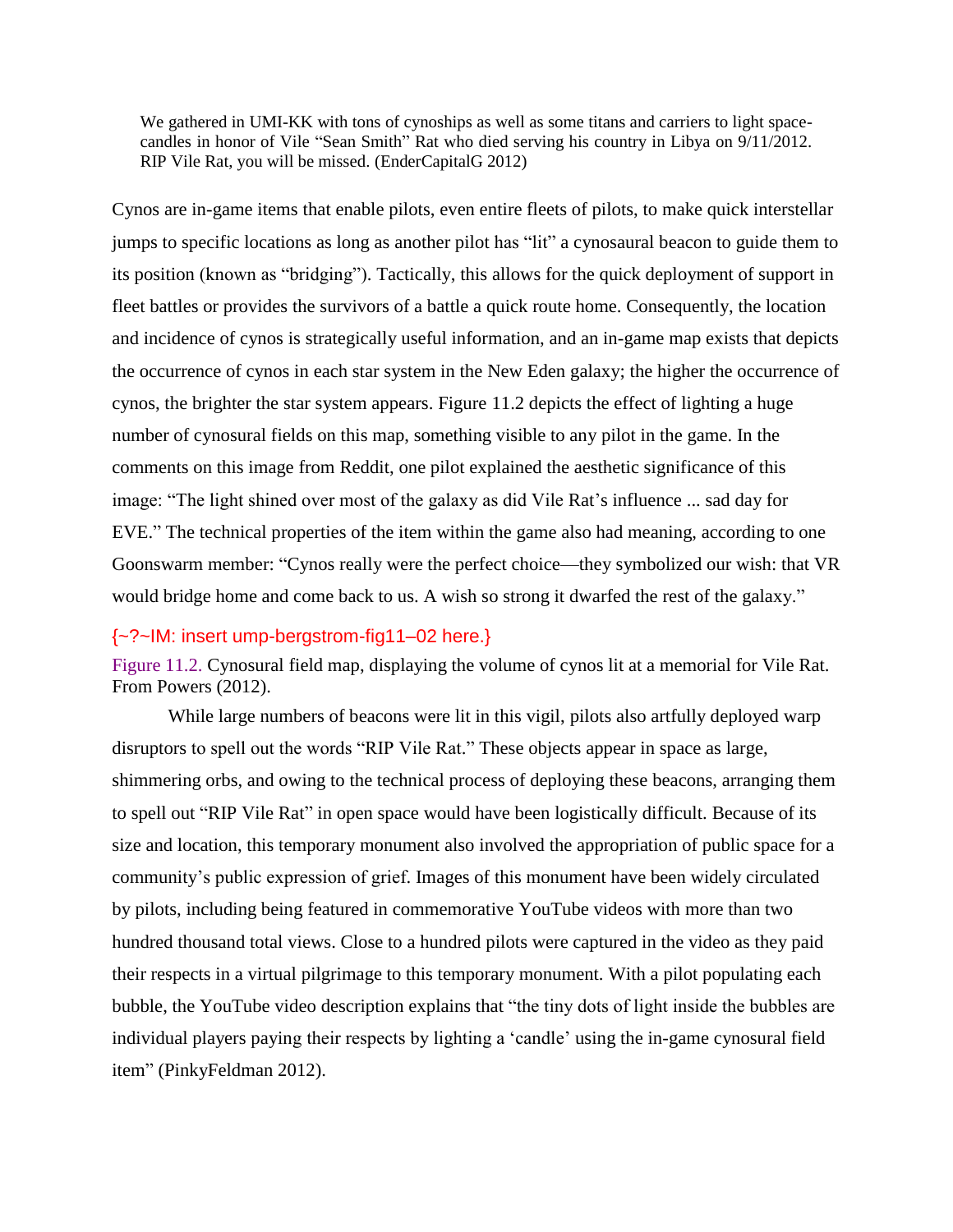#### {~?~IM: insert ump-bergstrom-fig11–03 here.}

Figure 11.3. Candlelight vigil.

Pilots also engaged in a more lasting form of commemoration by renaming player-owned stations in a similar dedicatory fashion. The main Goonswarm station was renamed "VFK-IVile Rat Will Be Remembered" and remained so named until January 19, 2013. Numerous other stations were renamed, both by friends and enemies of Goonswarm. In total, 241 player-owned stations were renamed in some commemorative form, such as "6Vile Rat Remembrance Station," "C-Can't Believe Vile Rat Is Gone," and "H-Never Forget Vile Rat." Some, such as "ZA0L-U VII–RIP Vile Rat," still remained at the time of writing several years later, as continuing player-created dedications. Poignantly, several stations remained as a memorial despite having been conquered by other player groups in the months following Sean Smith's death.

However, over time, these renamed stations slowly reverted to previous and other names. Although sometimes this was due to their capture by other player groups, we observed numerous instances when outposts were conquered but the missive to Vile Rat was left and several occasions when an outpost changed hands three, even four times without being affected. Those renamed were often done in blocks, for example, RAZOR Alliance (an in-game opponent of Goonswarm) changed the names of sixteen of its outposts to commemorate Vile Rat, returning all of them to their earlier names two months later. Many of the other name changes occurred at times of no discernable significance to Vile Rat's passing; the names of outposts are often changed to reflect in-game events occurring around them, such as taunting invading players or referencing alliance members' mistakes and achievements. As seen in Figure 11.4, there has been a gradual decline in commemorative station names over the course of the past two years.

The notable cliffs in Figure 11.4 reflect alliance leadership decisions or significant ingame events. Midway through January 2013, Goonswarm (Vile Rat's own alliance) renamed the majority of its remaining stations for reasons of probity. The Mittani (2013), leader of the Goonswarm Federation, noted, "After a certain point I thought it was getting morbid, and had GSF's swapped back to their old names." The name changes had served their purpose, and for some, it was time to move on from that point. The notable declines in August and September 2013 were due to events surrounding the Fountain War (see Carter 2015; chapter 5). TEST Alliance Please Ignore, one of the largest holders of sovereignty in the game, which had been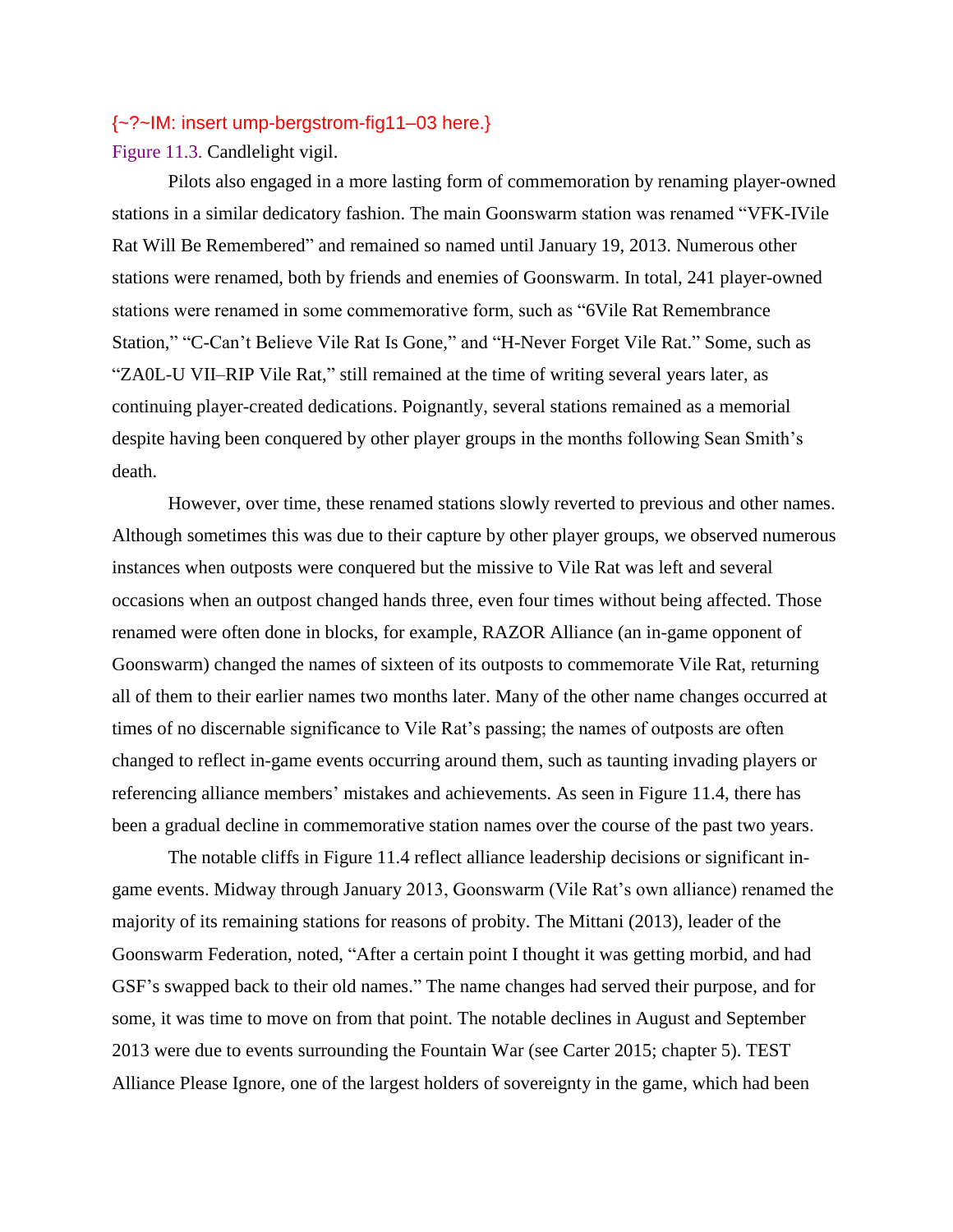allied with Goonswarm at the time of the Benghazi attacks, lost all of its sovereignty to Goonswarm and its allies. Despite its changed relationship, TEST had not renamed its memorial stations, and the majority of these commemorative outposts were only renamed when Goonswarm took control.

#### {~?~IM: insert ump-bergstrom-fig11–04 here.}

Figure 11.4. Number of player-owned stations with commemorative Vile Rat names.

Also of note is the reversal of the decline on the anniversary of Vile Rat's death. Ten stations were again renamed to commemorate Vile Rat at this time. In line with the widespread adoption of vernacular forms of commemoration following highly publicized deaths, we have since seen many outposts renamed to honor other deceased *EVE* players, though not nearly at the scale of the Vile Rat commemorations. We feel that the twenty-two stations that remain dedicated to Vile Rat have some persisting significance; for example, one of the six remaining Goonswarm memorial outposts is in UMI-KK, one of Goonswarm's historical homes and the site of the cyno lighting vigil. Others reflect the sole remaining commemorative outposts from allied (and enemy) alliances.

### Shoot Blues, Tell Vile Rat

Vile Rat was also highly regarded by many in the *EVE* community for his diplomatic skills. Many, like the prominent *EVE* personality the Mittani, credit his diplomacy skills and his artful and tenacious negotiations with other null-sec alliances with fundamentally shaping New Eden as it is known today:

If you play this stupid game, you may not realize it, but you play in a galaxy created in large part by Vile Rat's talent as a diplomat. No one focused as relentlessly on using diplomacy as a strategic tool as VR. (The Mittani 2012a)

An important role Vile Rat played as the head of the Goonswarm's Corps Diplomatique was smoothing over trouble with and between allied corporations and alliances. This role was captured in an *EVE* meme showing a simple decision tree often referred to as "Shoot Blues, Tell Vile Rat" (see Figure 11.5):

"Shoot Blues, Tell Vile Rat" is a phrase that has been a part of Goonswarm vernacular since time immemorial (2006), where a member of GSF would create a diplomatic incident (almost always on purpose), and then inform the head diplomat Vile Rat. (Mustache 2013)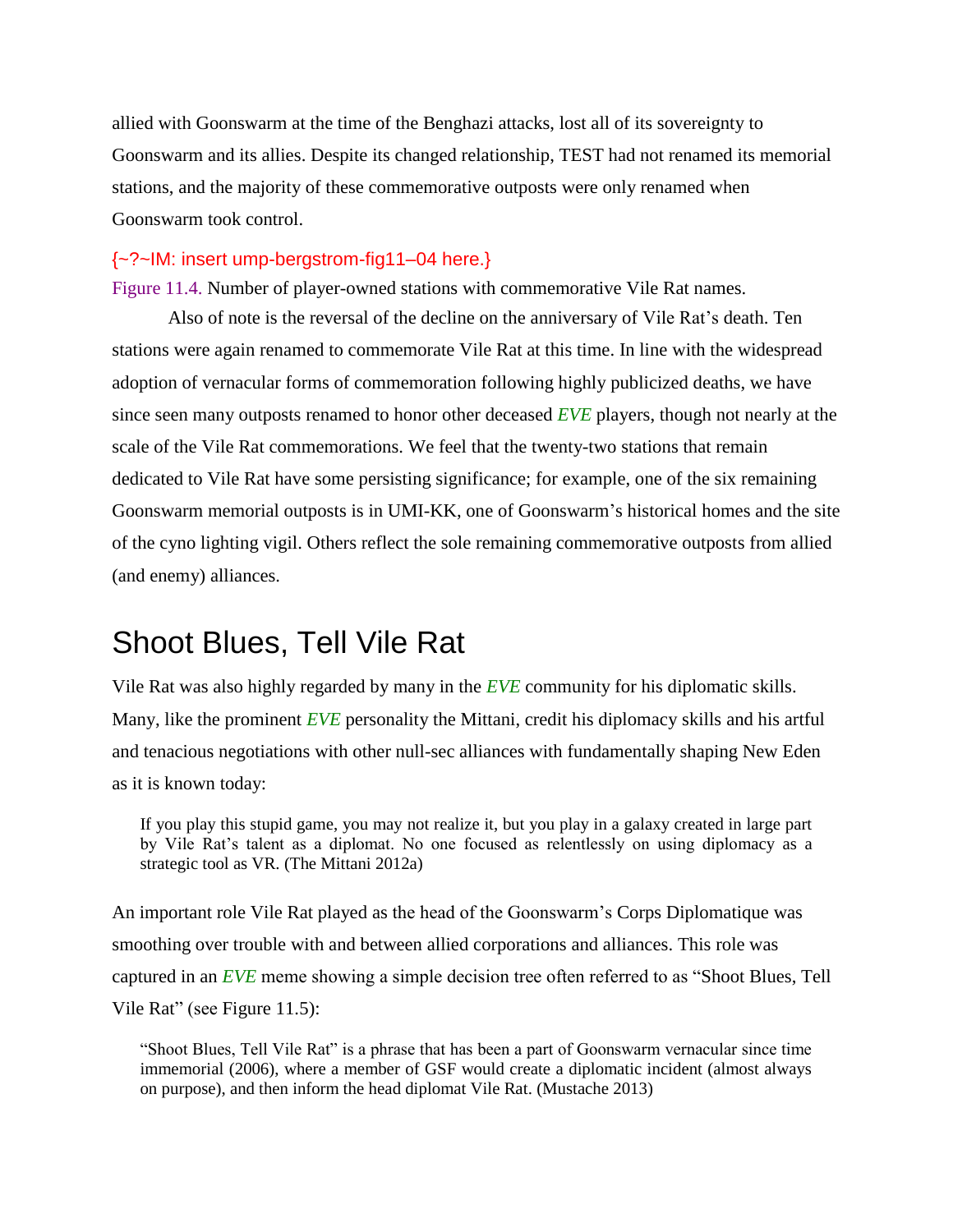In the *EVE Online* interface, the friend or foe status of other players is represented through color, moving through a spectrum from purple to red. Purple represents pilots in the same fleet, allied pilots and forces are represented with blue icons, and hostile pilots and forces are red. The simple meme captures the *EVE* null-sec ethos: if people are being assholes, blow them up—but if they are allies, talk to Vile Rat so he can sort out the resulting diplomatic issues.

#### {~?~IM: insert ump-bergstrom-fig11–05 here.}

Figure 11.5. "Shoot Blues, Tell Vile Rat" decision tree meme.

On Saturday, September 15, a few days after Sean Smith's death, Goonswarm held an event it called "Vile Rat Memorial Not Purple Shoot It Diplomatic Disaster Op" as an ironic commemoration and celebration of Vile Rat's diplomatic contributions to Goonswarm's alliance and to the game. The rules of the event were simple: "Bring whatever expensive stuff you can afford to loose [*sic*]. Rules are simple, form a fleet, whatever is not purple shoot. When your targets are all dead, just shoot everybody else!" All territory controlled by Goonswarm, and the territory of some of its allies who opted in to the event, was declared "Not Purple, Shoot It" (NPSI). That is, all pilots not in the same fleet were fair game to be attacked and destroyed throughout Goonswarm space. Furthermore, there would be no sanctions for any blue-on-blue destruction; pilots would not have to replace the spaceships they'd destroyed during the NPSI period. The event culminated in a "Thunderdome" in the UMI-KK system: a last-man-standing pitched battle that began with fleet-on-fleet combat and followed with an everyone-for-himself melee. At least twenty-four hundred ships were destroyed in the Thunderdome alone (EVSCO 2012), leading one participant to declare, "What commenced was surely the largest thunderdome (not to mention sheer waste of personal ISK) in all of *EVE* history" (millertime903 2012). The event was live-streamed by some participants, and the proceeds from views were donated to Sean Smith's family (CCP Navigator 2012).

The NPSI event was repeated a year later, with plans to make it an annual event. For eight hours on September 14–15, 2013, the space controlled by Goonswarm, and some of its allies who opted in to the event, was again declared NPSI. The NPSI Op culminated in another "megafight" at the warp-in point of the first planet in the EC-P8R system. It was estimated that more than twenty-five hundred ships were destroyed in the event (Mustache 2013).

A semipermanent player-created memorial to Vile Rat was built by the player Vnixx near the first moon of the sixth planet in the VKF system, the Goonswarm home system, using mobile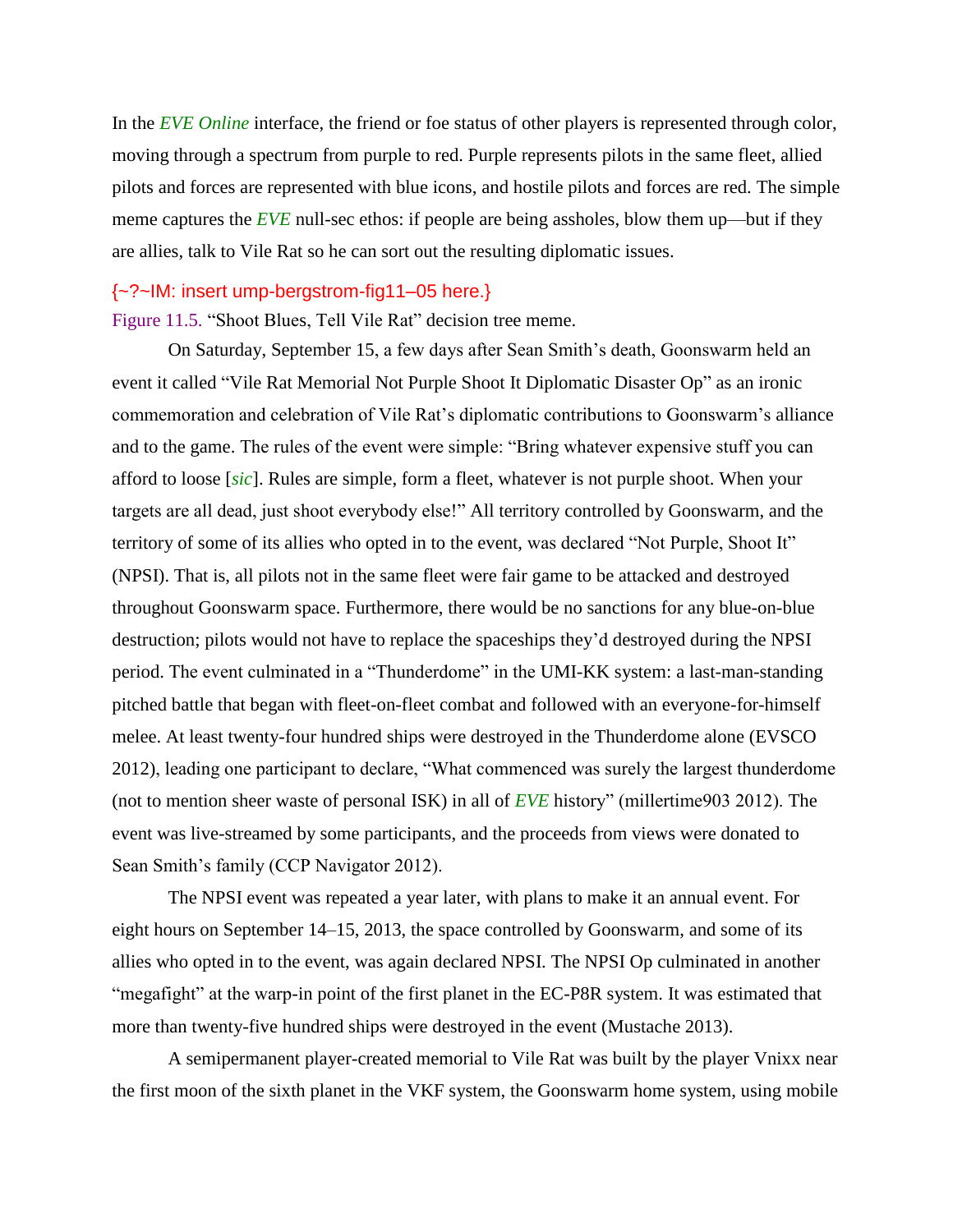small warp disruptors (MSWDs) to spell out the words "Never Forget Vile Rat." A MSWD is "a small deployable self powered unit that prevents warping within its area of effect" (EVElopedia, n.d.) that can be anchored in space and persists until moved by the owner or destroyed. The warp disruption fields of MSWDs appear as shimmering bubbles in space (see Figure 11.6). Although we are unsure when this player-created memorial was constructed, we know that it was defaced on or around October 14, 2013. An unknown pilot destroyed the MSWDs in the word "Never" to leave the words "Forget Vile Rat."<sup>3</sup> Although outrage might have been the expected response to this kind of irreverent vandalism (as found in the case of similar harassment of commemorative rituals in games; see Gibbs et al. 2013), the general response from Goonswarm was unperturbed, amused, and even supportive of the defacement (Goonswarm member, personal communication, October 16, 2013). Comments on Reddit supported this view, with the top rated "the dude himself would have found it funny probably" (varoksa 2013) and reply "Not only would he have found it funny but after only a day or two would have asked 'why haven't any of you blown that up yet?'" (redworm 2013). In general, the view was one of support and that, given a suitable amount of time had passed, more than twelve months, such destruction was "in the spirit of eve" (Red\_Oktoberfest 2013). Public outcry about the modification to the memorial was conspicuously absent, and the defacement was celebrated ironically as a further commemoration to the spirit and ethos Vile Rat brought to the *EVE* community.

{~?~IM: insert ump-bergstrom-fig11–06 here.}

Figure 11.6. "Never Forget Vile Rat" tribute. From Mustache (2013).

### A Permanent Memorial

In the hours following Sean Smith's death, there were calls on the *EVE* forums for CCP Games to build some kind of permanent memorial in New Eden dedicated to Vile Rat. These calls echoed earlier requests for memorials to other individual *EVE* players who had died (e.g., Hrett 2012), requests that had previously been steadfastly refused by CCP. However, there were rumors that CCP was considering a monument, or graveyard, to collectively commemorate players who passed away. Proposals for both individual and collective, permanent monuments in New Eden were controversial, and remained so, among the player community.

Permanent monuments proposed by players included renaming a stellar system or star in honor of Vile Rat (ARMTEL 2012), such as renaming the Goonswarm staging system from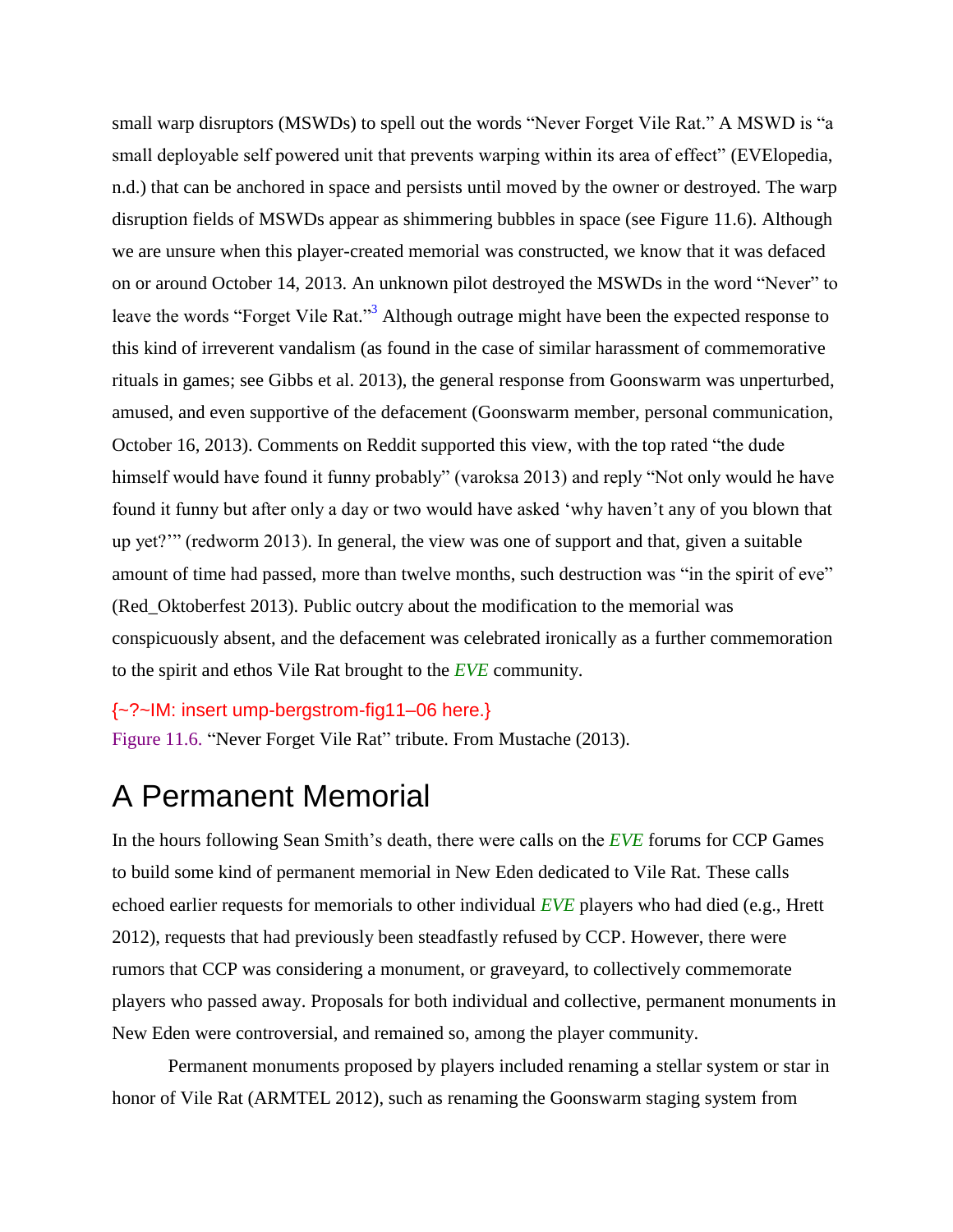VKF-IV to VR-RIP. Other suggestions for an individual, permanent memorial were smaller in scale and more localized. For example, Rashmika Clavain (2012) proposed "an Officer fit Titan wreck on a low-sec gate." Similar proposals for objects in space included permanent spaceship wrecks, structures, or containers with appropriate descriptions situated in significant or meaningful locations. Others proposed renaming an agent after Vile Rat (agents are nonplayer characters who give missions to pilots) and perhaps using his profile picture for the agent. Others proposed changing the "flavor text" (Gibbs et al. 2012) found in the "info tab" of an appropriate object, such as a spaceship or the Diplomacy Skill Book.

Proposals for a Vile Rat memorial restarted an ongoing conversation about a permanent memorial to collectively honor all the "fallen players" with an in-game monument of some kind. Ideas included a "graveyard" in or near one of the major trading hubs or the EVE gate. The EVE gate is a location with significant meaning in New Eden lore, as it was the location where humanity first arrived in New Eden, before being cut off from the rest of the galaxy. The EVE gate is the most tangible connection between the *EVE Online* universe and our own—the point where our universe was (or will be, chronologically) severed from the game universe:

I like the thought of memorializing anyone who played *EVE* by giving them a virtual resting place just on the far side of the *EVE* gate—as if, in death, a small part of them passed on, and made it into the *EVE* universe itself. (Bizzaro Stormy MurphDog 2012)

Proposals for the graveyard suggested a variety of objects ranging from a large monument with listed names to spaceships or wrecked spaceships (again) or an orderly grid of container– tombstone objects each bearing the name and/or portrait of a deceased player, somewhat reminiscent of military sites such as Arlington Cemetery. Others suggested using the many ingame billboards located near stargates to cycle occasional commemorative messages. In making and responding to these suggestions, it appeared important for many commentators that all deceased players should be equally honored rather than some, such as Vile Rat, being singled out for special treatment by CCP.

However, among forum commentators, there was little consensus on what form these proposed permanent monuments created by CCP should take and, indeed, if they were appropriate and/or desirable in *EVE.* Objections ranged from the character of *EVE* as a game that offers escapism from real life to concerns about *EVE*'s sandbox properties: "EVE is a sandbox, if people want to memorialize someone within the game it should be on the players to do it, not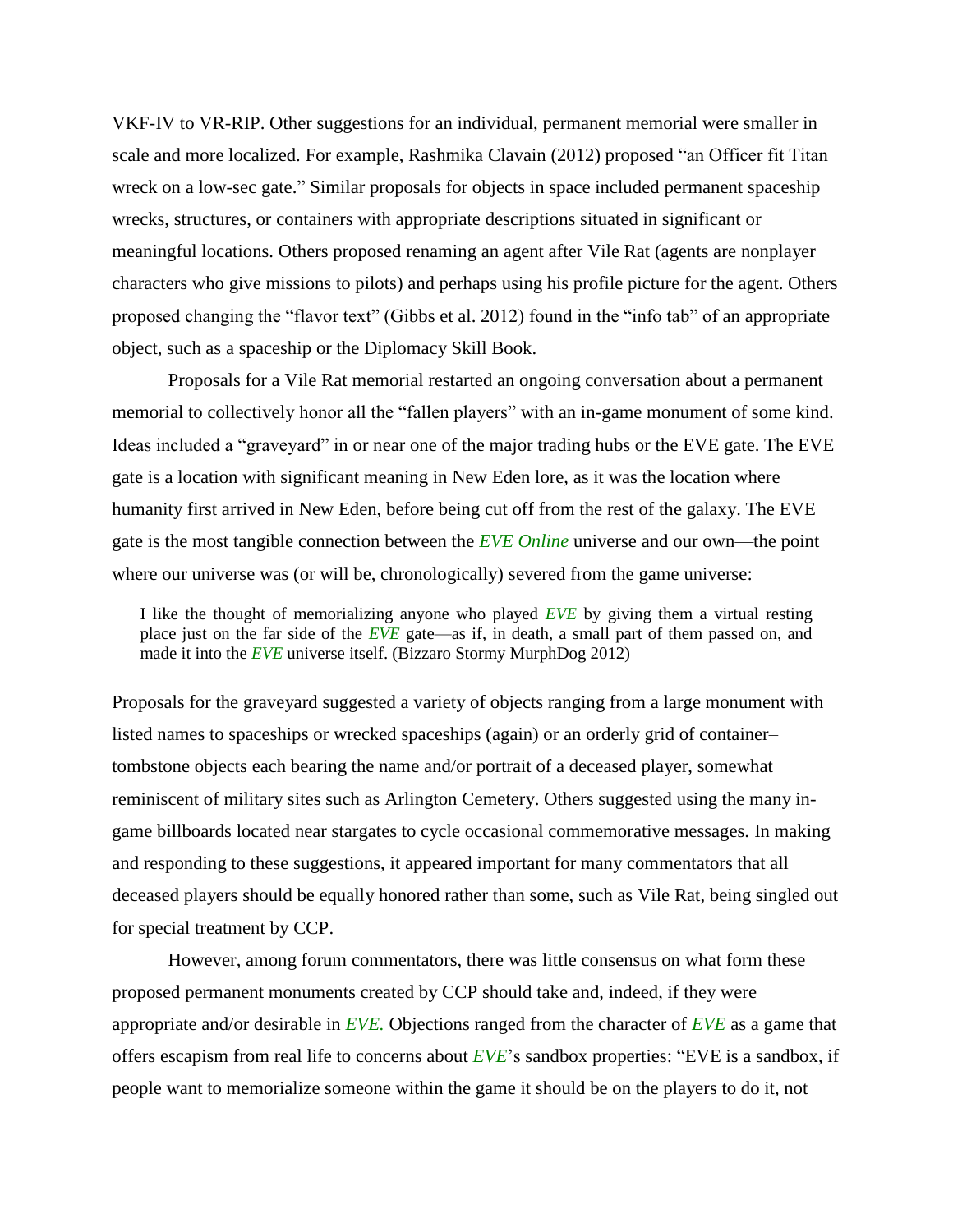CCP" (Paul Oliver 2012). Rather than CCP creating monuments, many players suggested that CCP should leverage *EVE*'s sandbox features and create the opportunity for players to purchase, construct, and/or maintain more permanent memorial objects. Again, these suggestions were somewhat contentious, with some players worried that, "*EVE* being *EVE,*" with all the ruthlessness that entails, players would find some way to exploit memorial objects for tactical and strategic advantages or for disingenuous or offensive means. Others were concerned, within the context of *EVE* as a sandbox, that any objects players could create could also be defaced and destroyed by other players.

Although CCP has constructed a number of in-game memorials to celebrate major game events, such as large and destructive battles (CCP Dolan 2014), riddle (Drain 2011) and tournament competition winners (Carter and Gibbs 2013), and pilot riots and protests (Drain 2011), no memorials to deceased subscribers have been built to date that we are aware of. However, in early 2014, CCP announced that it would construct a monument dedicated to *EVE* subscribers to celebrate the first decade of *EVE Online* (CCP Loktofeit, 2014). Although the original plan for this monument was rumored to be a commemoration of deceased players, it has since evolved into a celebration all players of *EVE Online.* The Worlds within Worlds monument was constructed near Reykjavik Harbor and has been etched with the main character names of all players with active subscriptions on March 1, 2014. However, CCP did acknowledge the contributions and importance of players who have died in *EVE Online*'s first decade and consequently allowed leaders of *EVE* corporations to submit names of players who had passed away, to ensure they were also commemorated on the monument.

### Conclusion: Creative Appropriation of Game Resources in Commemorative Practices

Vernacular commemorative practices such as roadside memorials and the spontaneous shrines that appear in the wake of national tragedies have emerged in recent decades as valid and legitimate, expected and ritualized, public expressions of grief. These commemorative practices have hybridized tradition and modernity, religion and secularity, the old and the new, to create new rituals that connect meaningfully to the contemporary lived experiences of individuals and communities (Margry and Sánchez-Carretero 2011; Wouters 2002). In much the same way, the makeshift memorials created by *EVE Online* pilots through the creative appropriations of game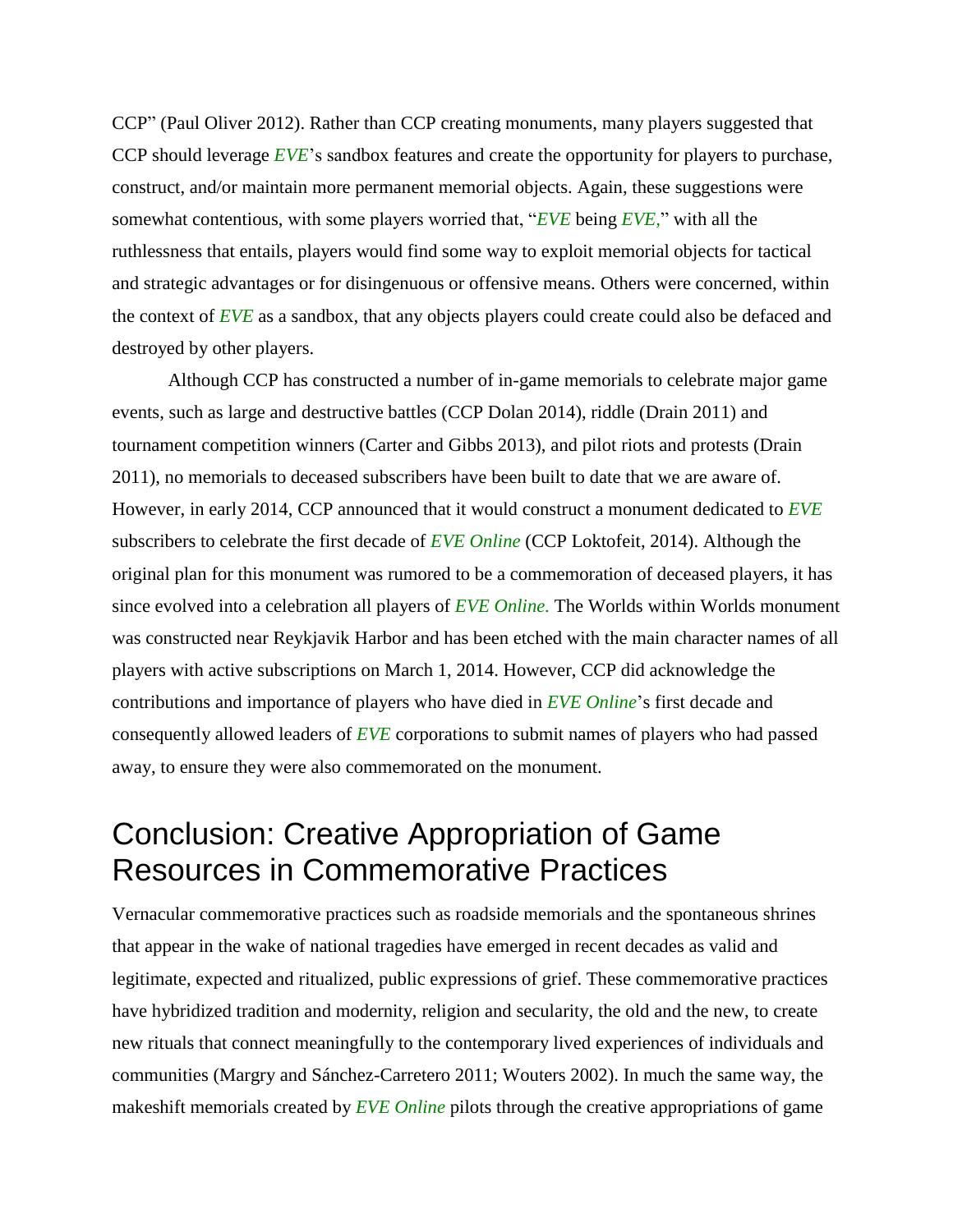mechanics that we have described in this chapter were also hybridizations that translated many of the traditional and contemporary tropes for grieving, commemorating, and memorializing to enact innovative mourning rituals that connected with the daily activities and practices of *EVE Online* communities.

Margry and Sánchez-Carretero (2007) have suggested seven characteristics common to makeshift memorials and spontaneous shrines. Each of these characteristics was evident in the Vile Rat commemorations:

- 1. *They involve bricolage.* Cargo containers, warp bubbles, cynosaural beacons, and station names were the materials of choice appropriated for the commemorations.
- 2. *They are offerings both for the deceased and also for a wider audience.* Indeed, some comments were directed to Vile Rat, particularly those wishing him to "rest in peace" or "fly safe," but comments were also directed toward a broader audience, articulating his legacy for the *EVE* community. In addition, the NPSI events were a form of sacrifice, offering spaceships to Vile Rat's memory and creating events that could be consumed by a broader *EVE* audience through video streaming and humorous post hoc accounts of the events.
- 3. *Memorials convey meaning through narrative.* The lighting of many cynosural beacons symbolized Vile Rat's influence and the wish for his safe return from distance places. The NPSI events drew on established narratives about Vile Rat's place within New Eden's history.
- 4. *Memorials can reclaim a public space.* Many objects, such as cargo containers, were renamed and deposited in Goonswarm's home system as well as in Jita, the most important trading hub in New Eden, claiming these spaces (albeit temporarily) as memorial sites. Similarly, the NPSI events laid temporary claim to vast swaths of space for commemorative activity.
- 5. *Memorials are unofficial and noninstitutionalized.* The game community (not the game developers) initiated and sustained the commemorative activities for Vile Rat. Interestingly,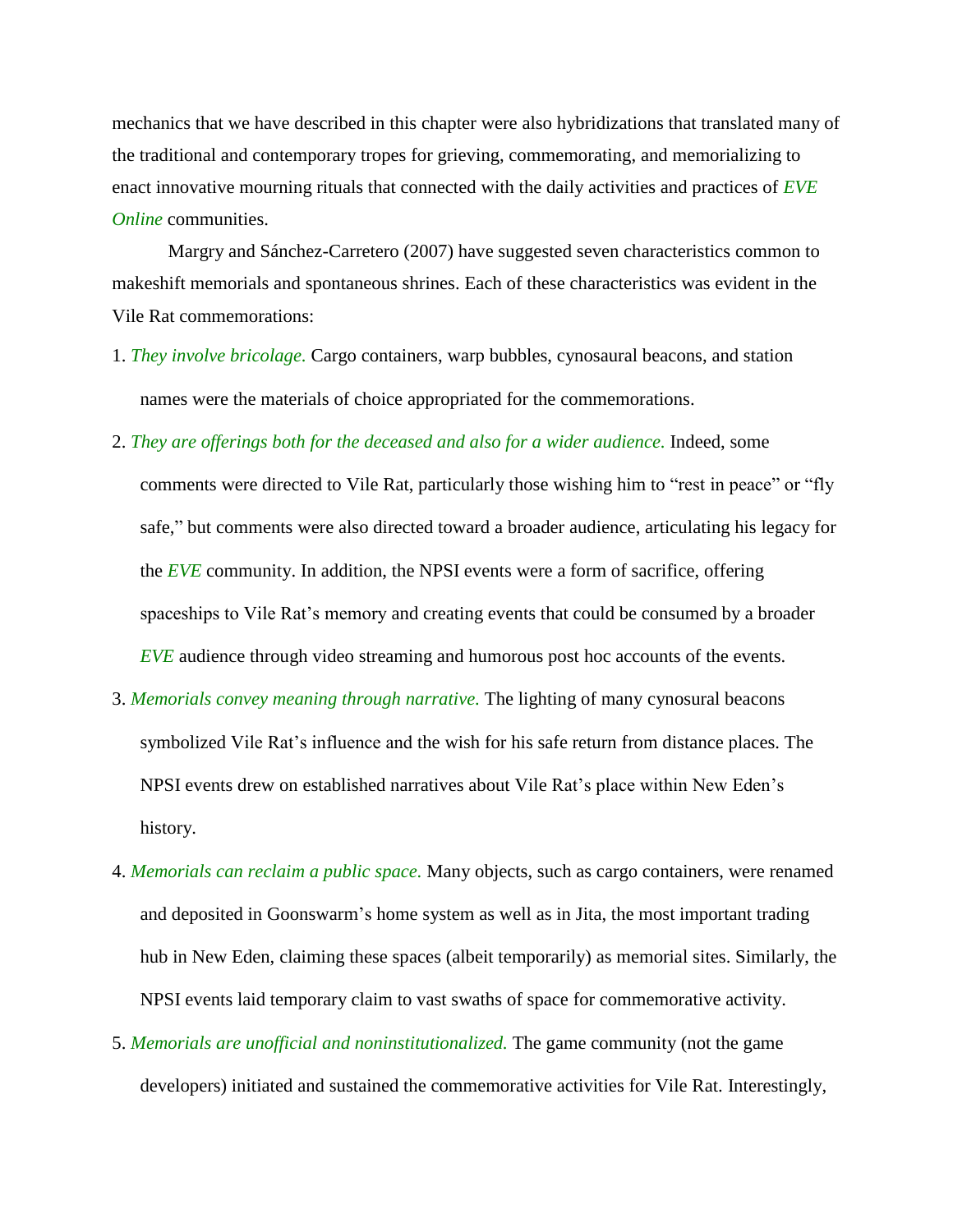calls by pilots for CCP to permanently rename a star system or erect some kind of monument in Vile Rat's honor have not been fulfilled. This approach differs from other game developers' approaches to placing permanent memorials in game worlds, such as in *Dungeon and Dragons Online* and *World of Warcraft* (Gibbs et al. 2012).

- 6. *Sites are created in personal ways but also follow patterns learned and inscribed through the mass media.* Individuals could personalize individual contributions to the Vile Rat memorials but also used widely understood commemorative symbols, such as candles and RIP missives.
- 7. *Finally, shrines need not be religiously based.* The Vile Rat commemorations did not exhibit any overt religious influence.

These characteristics have helped us analyze the Vile Rat commemorations as an extension of existing practices into new media. They are novel in terms of their creative appropriation of game mechanics but also traditional or commonplace in their use of common tropes and motifs of contemporary mourning rituals.

Though memorializations and commemorative acts are not everyday events in game worlds, this analysis illustrates how the makeshift virtual memorials for Vile Rat in *EVE* closely replicate commonplace real practices. The considerable and meaningful outpouring of grief and mourning that occurred following Sean Smith's death was enabled by *EVE Online*'s unique single-server configuration, the ability of pilots to shape and influence the game universe, the persistent transmedia identity of *EVE* pilots, and player-driven governance. Having a persistent and single virtual world enabled the entire pilot community to participate in public commemorations that were, like many acts of public mourning, meaningful assertions of membership in the prominent and symbolic community of *EVE* pilots, a community enabled and enhanced by the presence of the player-elected councils and persistent identity systems. This further emphasizes the importance of *EVE*'s single-server configuration, explored in several chapters in this collection, in making *EVE* such a meaningful and real community.

Allowing public forms of mourning can be important to community formation and healing in the wake of tragedy. Thus consideration of how to design for these rituals in massively multiplayer online games and virtual worlds can be fruitful. However, care also needs to be taken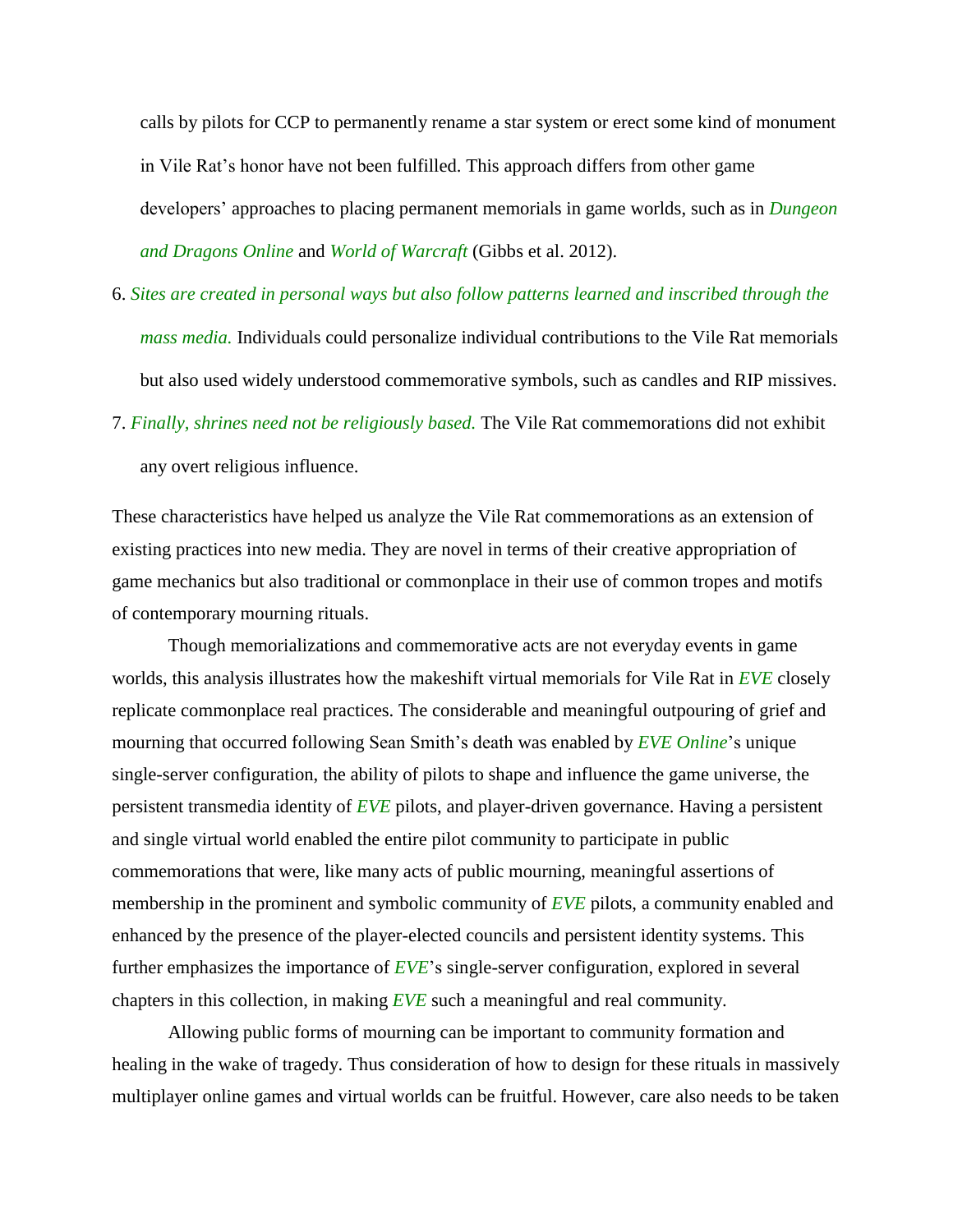before allowing (for example) permanent player-generated memorialization, particularly given the essentially spontaneous and temporary nature of many commemorative shrines and the manner in which they are meaningful appropriations. The sandbox character, or unstructured and open-ended game play (see chapter 1), of *EVE Online* also lends itself to memorialization far better than the more structured and directed play of "theme park" games such as *World of Warcraft.* As one pilot noted in response to pilot requests for CCP to create a permanent and official Vile Rat memorial, "in the Sandbox that is EVE, we can make our own memorials" (Zagdul 2012). The flexibility afforded by pilot-named items and the availability of playercreated objects that persist publicly for periods of time in the game world enabled and facilitated spontaneous commemoration for Vile Rat.

"*EVE* is real" is a common *EVE* colloquialism, originally coined in an *EVE* advertisement but perpetuated by players as a catch-all phrase that captures both the real and meaningful impacts that *EVE Online* has on its players' lives, while also being used to (often simultaneously) poke fun at the seriousness that sometimes invades *EVE* play. As the other chapters in this collection indicate, *EVE is* real in that it is significant to its players, and the vernacular commemorative practices highlighted in this chapter further demonstrate the prominent and *real* culture that this virtual world has created and will continue to perpetuate, likely for many years to come. It will remain a question for CCP as curators, or janitors (see chapter 14), of New Eden to decide how deaths should be commemorated, memorialized, or noted within the virtual world of *EVE Online.* As Nick Webber suggests elsewhere in this volume (chapter 15), distinguishing between real and virtual in the case of *EVE Online* is meaningless and only causes conflict between CCP and its players when this finely granulated distinction with its many-layered allusions and contradictions is treated dichotomously and, as a result, is not successfully negotiated. Commemorative activities for Sean Smith, aka Vile Rat, were not limited to the *EVE Online* game world but blurred across a range of other media. Indeed, the rhetoric of the media and institutional responses to Sean Smith's involvement in the Something Awful and *EVE Online* communities further serves to legitimate involvement in *EVE Online* as a serious and *real* pastime.

### Bibliography

ARMTEL. 2012. "Petition for System Name Change for Vile Rat" (online forum thread). *EVE*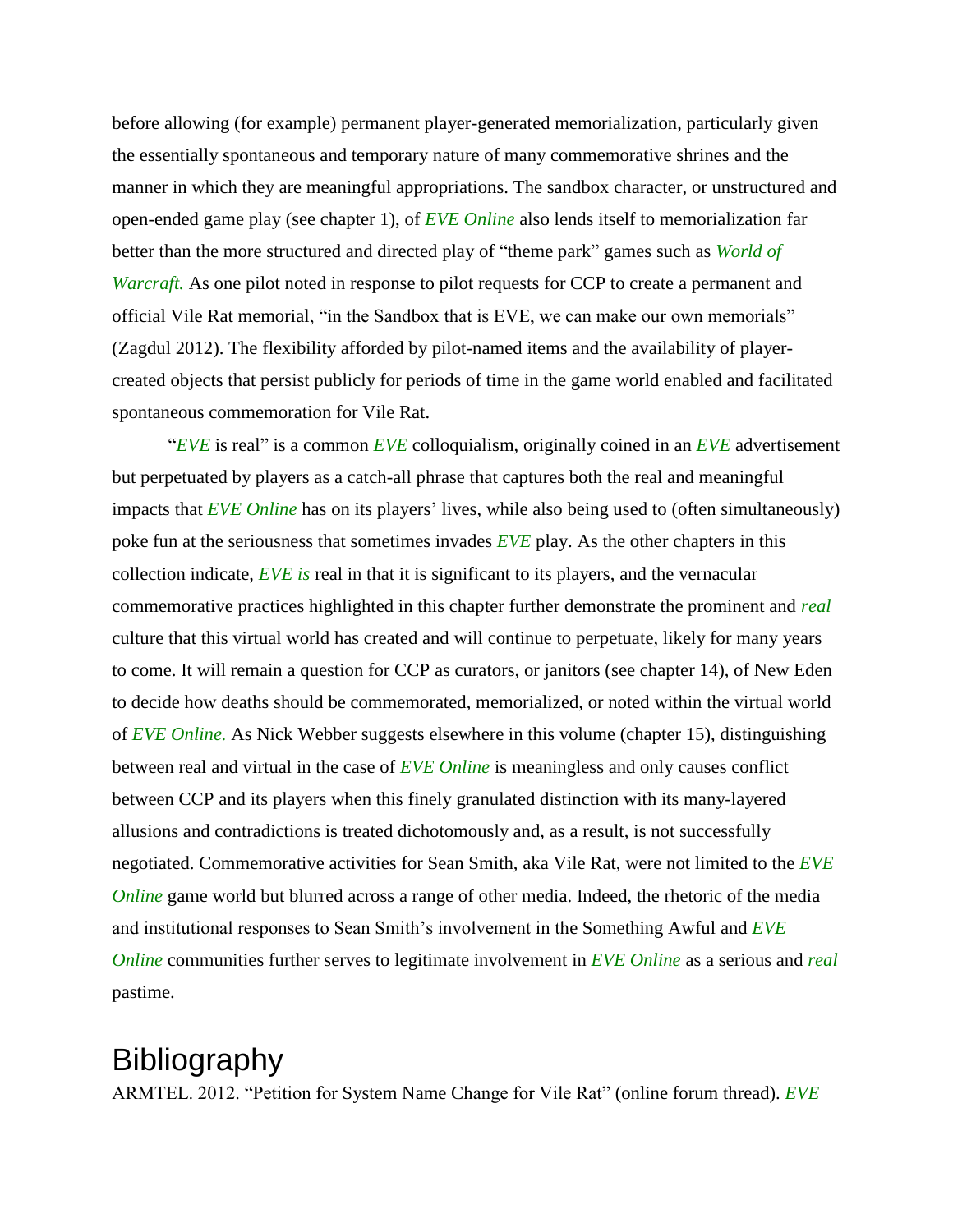*Online forums,* September 12.

https://forums.eveonline.com/default.aspx?g=posts&t=153153.

- Associated Press. 2012. "Vile Rat Killed in Libya as Gamers Mourn Diplomatic Do-gooder." *Sydney Morning Herald,* September 13. http://www.smh.com.au/technology/technologynews/vile-rat-killed-in-libya-as-gamers-mourn-diplomatic-dogooder-20120913- 25tu3.html.
- Beckhusen, Robert. 2012. "Diplomat Killed in Libya Told Fellow Gamers: Hope I 'Don't Die Tonight.'" *Wired Magazine,* September 12.

http://www.wired/dangerroom/2012/09/vilerat.

Bizzaro Stormy MurphDog. 2012. "Petition for System Name Change for Vile Rat" (online forum thread). *EVE Online forums,* September 12.

https://forums.eveonline.com/default.aspx?g=posts&t=153153&p=4.

- Brennan, Michael. 2008. "Condolence Books: Language and Meaning in the Mourning for Hillsborough and Diana." *Death Studies* 32: 326–51.
- Brubaker, Jed R., and Gillian R. Hayes. 2011. "We Will Never Forget You [Online]: An Empirical Investigation of Post-mortem MySpace Comments." In *Proceedings of the ACM 2011 Conference on Computer Supported Cooperative Work,* 123–32. New York: ACM Press.
- Carter, Marcus. 2015. "Emitexts and Paratexts: Propaganda in EVE Online." *Games and Culture.* 10, no. 4: 311-342.
- Carter, Marcus, and Martin Gibbs. 2013. "eSports in EVE Online: Skullduggery, Fair Play and Acceptability in an Unbounded Competition." In *Proceedings of the Eighth International Foundations of Digital Games Conference,* 47–54. Chania, Greece: SASDG.
- CBC Interactive Inc. 2012. "Special Report: Bodies of Americans Killed in Libya Return to U.S." *CBC News,* September 14. http://www.cbsnews.com/video/watch/?id=7421746n.
- CCP Dolan. 2014. "The Bloodbath at B-R5RB, Gamings' Most Destructive Battle Ever." *EVE Community Developer's Blog,* February 1. http://community.eveonline.com/news/devblogs/the-bloodbath-of-b-r5rb/.
- CCP Loktofeit. 2014. "CCP to Erect Monument to EVE Online Players in Reykjavik, Iceland." *EVE Community News,* February 5. http://community.eveonline.com/news/news-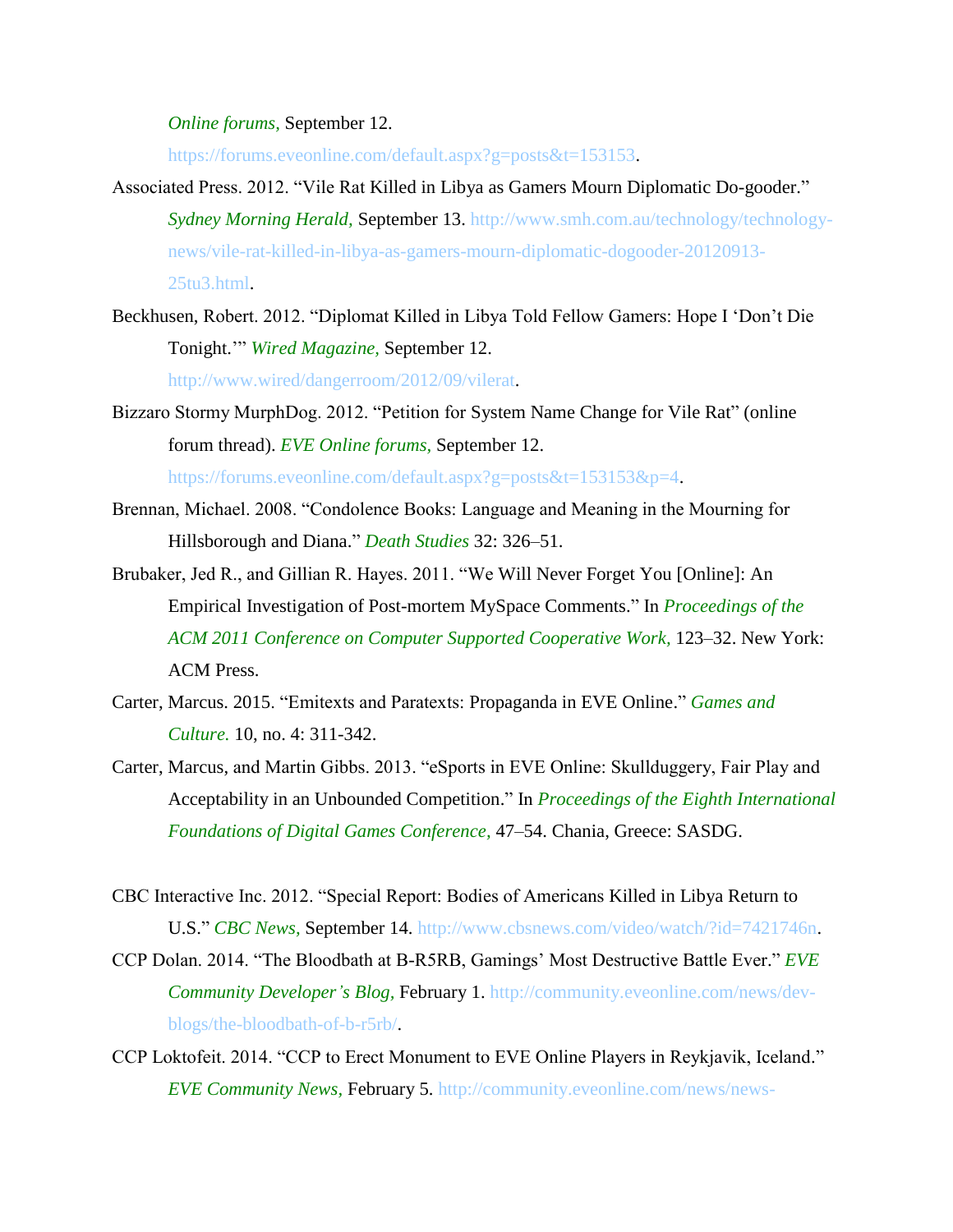channels/press-releases/ccp-to-erect-monument-to-eve-online-players-in-reykjavikiceland-1/.

- CCP Navigator. 2012. "EVE Player to Run a Fleet in Tribute of Vile Rat." *EVE Community News,* September 15. http://community.eveonline.com/news/news-channels/eve-onlinenews/eve-players-to-run-a-fleet-in-tribute-of-vile-rat.
- CCP Xhagen. 2012. "A Tribute to Sean 'Vile Rat' Smith." *EVE Online Developer's Blog,* September 13.https://community.eveonline.com/news/dev-blogs/73406.
- Clark, Jennifer, and Majella Franzmann. 2006. "Authority from Grief: Presence and Place in the Making of Roadside Memorials." *Death Studies* 30, no. 6: 579–99.
- Clinton, Hillary R. 2012a. "Statement on the Death of American Personnel in Benghazi, Libya." *U.S. Department of State,* September 12.

http://www.state.gov/secretary/20092013clinton/rm/2012/09/197630.htm.

- ———. 2012b. "Statement on the Deaths of Tyrone S. Woods and Glen A. Doherty in Benghazi, Libya." *U.S. Department of State,* September 12. http://m.state.gov/md197732.htm.
- Dicker, Ron. 2012. "Sean Smith Fundraiser: Donors Raise Nearly \$70,000 for Family of Diplomat Killed in Libya." *Huffington Post,* September 18. http://www.huffingtonpost.com/2012/09/18/fundraiser-for-sean-smith\_n\_1894060.html.
- Doss, Erika. 2002. "Death, Art, and Memory in the Public Sphere: The Visual and Material Culture of Grief in Contemporary America." *Mortality* 7, no. 1: 63–82.
- Drain, Brendan. 2011. "EVE Online Monument Commemorates the Summer Riots." *Massively* (blog), November 16. http://massively.joystiq.com/2011/11/16/eve-online-monumentcommemorates-the-summer-riots/.
- EnderCapitalG. 2012. "Vile Rat 'Candle Lighting' Ceremony." *YouTube.* http://www.youtube.com/watch?v=vnfHJGDC\_xE.
- EVElopedia. n.d. "Mobile Small Warp Disruptor I." https://wiki.eveonline.com/en/wiki/Mobile\_Small\_Warp\_Disruptor\_I.
- EVSCO. 2012. "Related Kills and Losses: Battle Summary for UMI-KK, 2012–09–15 17:25– 00:47." http://eve-kill.net/?a=kill\_related&kll\_id=14633235.
- Gibbs, Martin, Marcus Carter, Michael Arnold, and Bjorn Nansen. 2013. "Serenity Now Bombs a World of Warcraft Funeral: Negotiating the Morality, Reality, and Taste of Online Gaming Practices." In *Selected Papers of Internet Research 14,* 23–26. Denver, Colo.: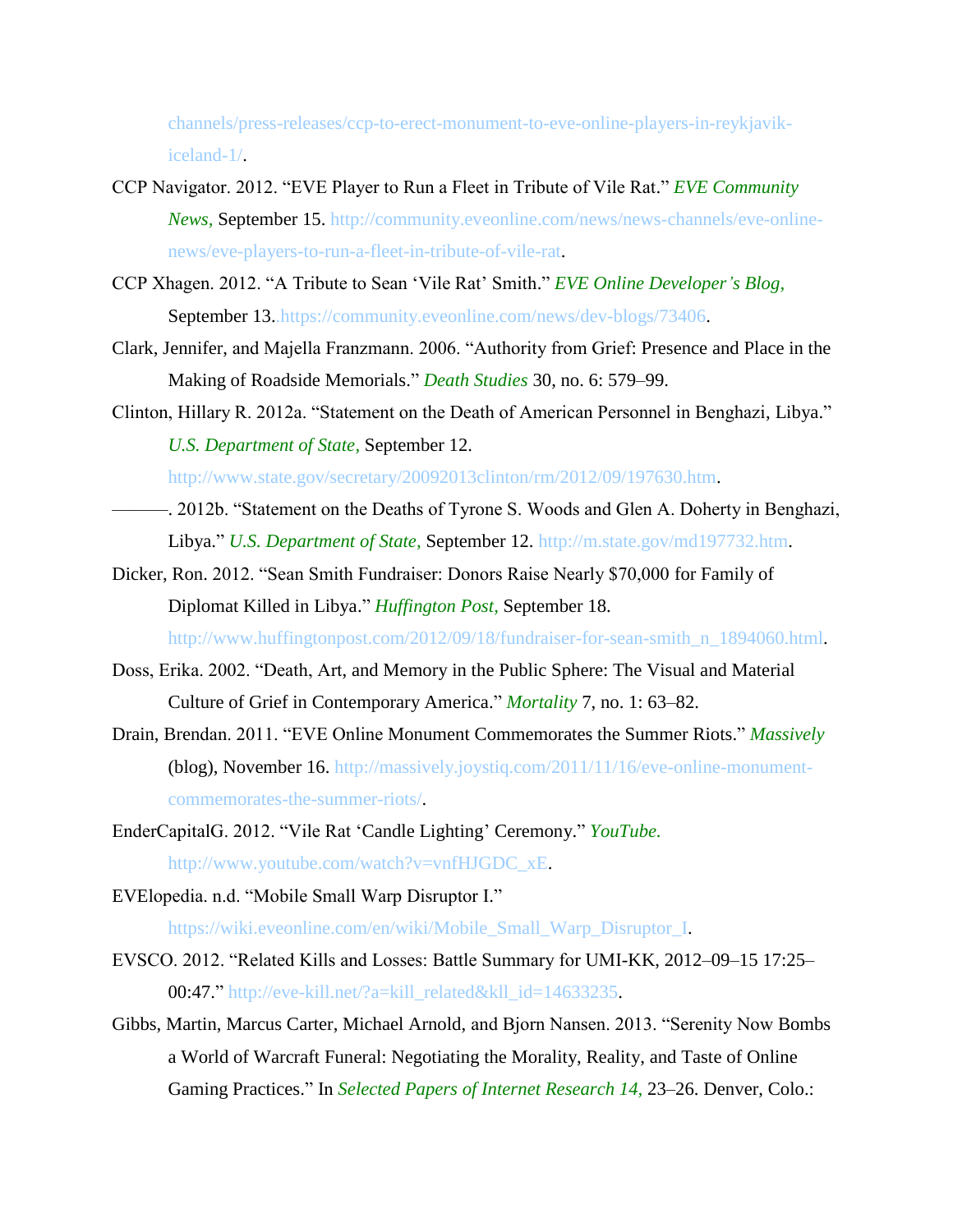Association of Internet Researchers.

http://spir.aoir.org/index.php/spir/article/view/761/350.

- Gibbs, Martin, Marcus Carter, and Joji Mori. 2013. "Vile Rat: Spontaneous Shrines in EVE Online." In *Proceedings of the Eighth International Foundations of Digital Games Conference*. Chania, Greece: SASDG..
- Gibbs, Martin, James Meese, Michael Arnold, Bjorn Nansen, and Marcus Carter. 2015. "#funeral and Instagram: Death, Social Media, and Platform Vernacular." *Information, Communication, and Society* 18, no. 3: 255–68.
- Gibbs, Martin, Joji Mori, Michael Arnold, and Tamarah Kohn. 2012. "Tombstones, Uncanny Monuments, and Epic Quests: Memorials in World of Warcraft." *Game Studies* 12, no. 1. http://gamestudies.org/1201/articles/gibbs\_martin.
- Grider, Sylvia. 2001. "Spontaneous Shrines: A Modern Response to Tragedy and Disaster." *New Directions in Folklore* 5: 1–10.
- Hawkins, Peter S. 1993. "The Art of Memory and the NAMES Project AIDS Quilt." *Critical Inquiry* 19, no. 4: 752–79.
- Heard, Mark. 2012. "A Tribute to Sean 'Vile Rat' Smith." *EVE Online Developer's Blog,* September 12. http://community.eveonline.com/news/dev-blogs/csm-tribute-to-vile-rat/.
- Hollingsworth, J. 2006. "Serenity Now bombs a World of Warcraft funeral." *YouTube.* http://www.youtube.com/watch?v=IHJVolaC8pw.
- Hrett. 2012. "A New Star in the Sky" (online forum thread). *EVE Online forums,* May 13. https://forums.eveonline.com/default.aspx?g=posts&t=108404.
- Jorgensen-Earp, Cheryl, and Lori Lanzilotti. 1998. "Public Memory and Private Grief: The Construction of Shrines at the Sites of Public Tragedy." *Quarterly Journal of Speech* 84, no. 2: 150–70.
- Kaufman, Leslie, and Christine Hauser. 2012. "Attack Victim Shared His Fears in Messages." *New York Times,* September 12.

http://www.nytimes.com/2012/09/13/world/middleeast/attack-victim-shared-his-fears-inmessages.html.

Kushner, D. 2013. "Vile Rat." *Playboy,* March 1.

http://www.playboy.com/playground/view/vile-rat-virtual-world-of-eve-online.

Margry, Peter J., and Cristina Sánchez-Carretero. 2007. "Memorializing Traumatic Death."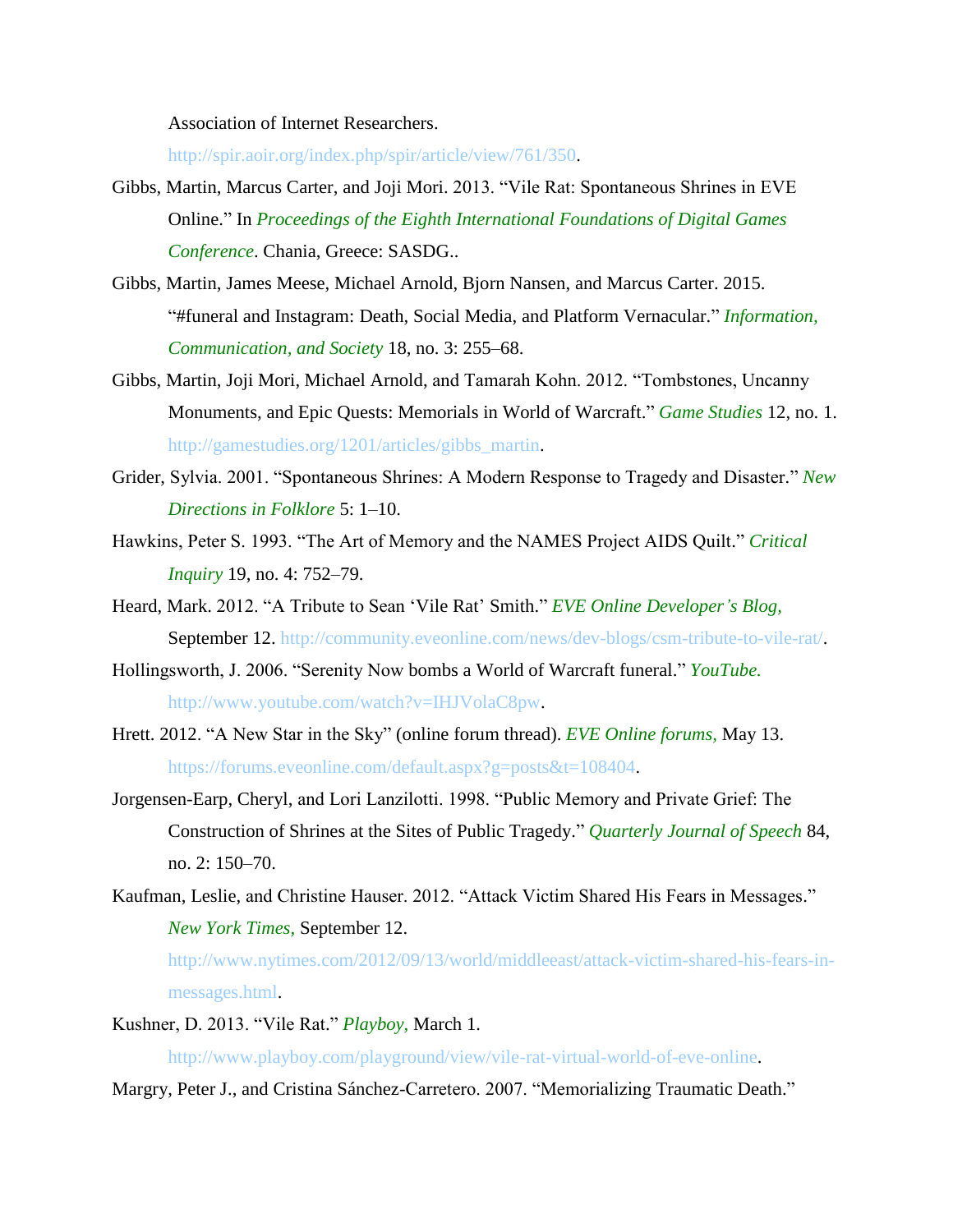*Anthropology Today* 23, no. 3: 1–2.

- ———. 2011. "Rethinking Memorialization: The Concept of Grassroots Memorials." In *Grassroots Memorials: The Politics of Memorializing Traumatic Death,* edited by Peter J. Margry and Cristina Sánchez-Carretero, 1−48. New York: Berghahn Books.
- Marwick, Alice, and Nicole Ellison. 2012. "'There Isn't WiFi in Heaven!' Negotiating Visibility on Facebook Memorial Pages." *Journal of Broadcasting and Electronic Media* 56, no. 3: 378–400.
- millertime903. 2012. "Vile Rat Memorial Not Purple Shoot It Diplomatic Disaster OP." *YouTube.* http://www.youtube.com/watch?v=KJIUinAOhVk.
- Mittani, The. 2012a. "RIP: Vile Rat." *The Mittani* (blog), September 12. http://themittani.com/news/rip-vile-rat.
- ———. 2012b. "Vile Rat Fundraiser Reaches \$100,000." *The Mittani* (blog), September 24. http://themittani.com/news/vile-rat-fundraiser-reaches-100000.
- ———. 2013. "*Playboy* on Vile Rat." *The Mittani* (blog), March 21. http://themittani.com/news/playboy-vile-rat.
- Mori, Joji, Steve Howard, and Martin Gibbs. 2011. "Poets and Blacksmiths: Implications for Global Memorialization Using Digital Technology." *Interactions* 18, no. 5: 48–54.
- Mustache, Angry. 2013. "CFC Holds Vile Rat Memorial NPSI OP." *The Mittani* (blog), September 16. http://themittani.com/news/cfc-holds-vile-rat-memorial-npsi-op.
- Parsons, Zack. 2012a. "Benefit for Sean Smith's Family." *YouCaring.*

http://www.youcaring.com/tuition-fundraiser/benefit-for-sean-smith-s-family/306784.

———. 2012b. "Farewell to Vilerat." *Something Awful.*

http://www.somethingawful.com/news/sean-smith-vilerat/.

Paul Oliver. 2012. "Eve Gate Graveyard for Player Memorials" (online forum thread). *EVE Online forums,* September 12.

https://forums.eveonline.com/default.aspx?g=posts&t=153269.

- PinkyFeldman. 2012. "EVE Online: Vile Rat Cyno Vigil Tribute (1080p)." *YouTube.* http://www.youtube.com/watch?v=pzBGHNzGi8M.
- Powers. 2012. "Memento Mori: Candle Lighting in UMI-KK for VR." *The Mittani* (blog), September 13. http://themittani.com/media/memento-mori-candle-lighting-umi-kk-vr.
- Rashmika Clavain. 2012. "Petition for System Name Change for Vile Rat" (online forum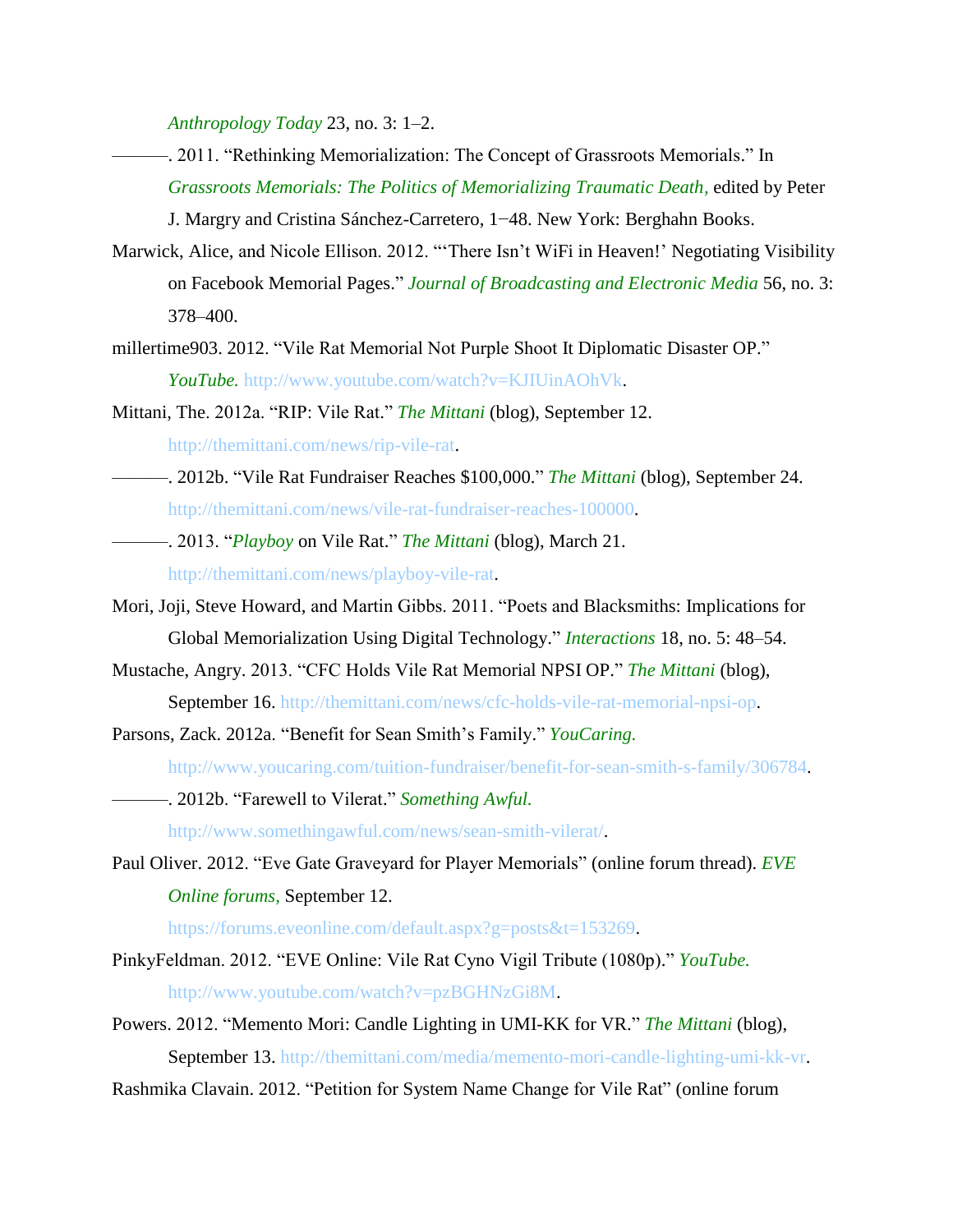thread). *EVE Online forums,* September 12.

https://forums.eveonline.com/default.aspx?g=posts&t=153153.

- Red\_Oktoberfest. 2013. "Too Soon, Waffles" (online forum thread). *reddit.com/r/eve,* October 14. http://www.reddit.com/r/Eve/comments/1ogrkf/too\_soon\_waffles/.
- redworm. 2013. "Too Soon, Waffles" (online forum thread). *Reddit EVE forums,* October 14. http://www.reddit.com/r/Eve/comments/1ogrkf/too\_soon\_waffles/.
- Santino, Jack. 2006. *Spontaneous Shrines and the Public Memorialization of Death.* New York: Palgrave Macmillan.
- Thier, David. 2012. "A Look at the Diplomatic Skills of Sean Smith, AKA 'Vile Rat.'" *Forbes,* September 13. http://www.forbes.com/sites/davidthier/2012/09/13/a-look-at-thediplomatic-skills-of-sean-smith-aka-vile-rat/.
- Totilo, Stephen. 2013. "The Amazing Life of Sean Smith, the Masterful *Eve* Gamer Slain in Libya." *Kotaku,* April 25. http://kotaku.com/the-extraordinary-mischievous-too-shortlife-of-sean-481060252.
- varoksa. 2013. "Too Soon, Waffles" (online forum thread). *Reddit EVE forums,* October 14. http://www.reddit.com/r/Eve/comments/1ogrkf/too\_soon\_waffles/.
- Wachowski, Elizabeth. 2008. "Dealing with Real-Life Tragedy in an Online World." *WoW Insider,* January 15. http://wow.joystiq.com/2008/01/15/dealing-with-real-life-tragedy-inan-online-world/.
- Walter, Tony, Rachid Hourizi, Wendy Moncur, and Stacey Pitsillides. 2011. "Does the Internet Change How We Die and Mourn? Overview and Analysis." *OMEGA: Journal of Death and Dying* 64, no. 4: 275–302.
- Wikipedia. 2012. "Sean Smith (Diplomat)." http://en.wikipedia.org/wiki/Sean\_Smith\_(diplomat).
- Wouters, Cas. 2002. "The Quest for New Rituals in Dying and Mourning: Changes in the We–I Balance." *Body and Society* 8, no. 1: 1–27.
- Zagdul. 2012. "Petition for System Name Change for Vile Rat" (online forum thread). *EVE Online forums,* September 12.

https://forums.eveonline.com/default.aspx?g=posts&t=153153.

### **Notes**